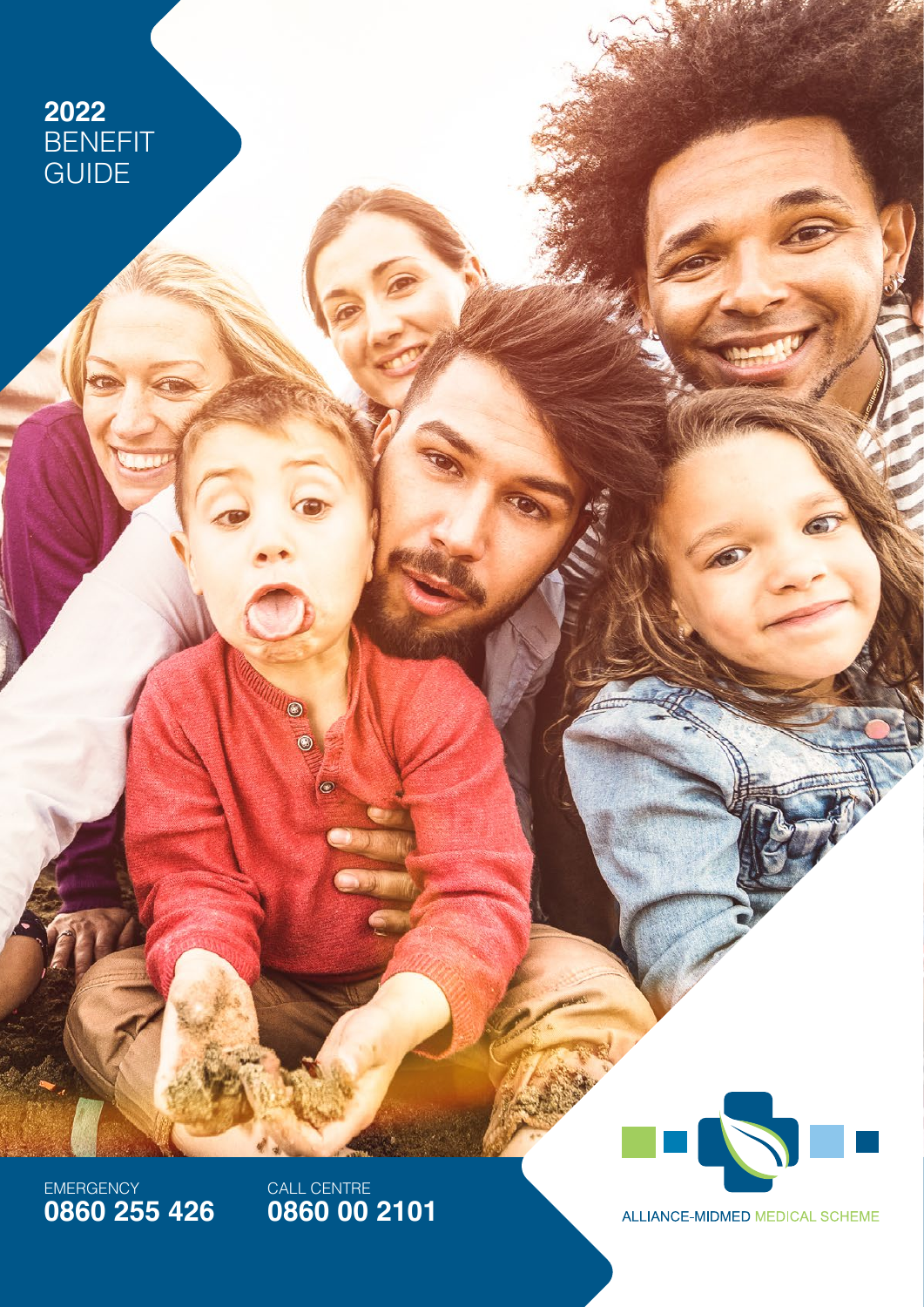# **CONTENT**

- [IMPORTANT CONTACTS](#page-2-0)
- [WHO WE ARE](#page-2-0)
- [MEMBERSHIP](#page-3-0)
- [BENEFIT DESIGN](#page-3-0)
- [FREQUENTLY USED BENEFITS](#page-5-0)
- [DENTAL BENEFITS](#page-6-0)
- [LIFESTAGES BENEFITS](#page-10-0)
- [MENTAL HEALTH](#page-11-0)
- [OPTICAL BENEFITS](#page-11-0)
- [IN-HOSPITAL BENEFITS](#page-11-0)
- [PROGRAMMES AND ILLNESS MANAGEMENT](#page-13-0)
- [PERSONAL MEDICAL SAVINGS ACCOUNT \(PMSA\)](#page-15-0)
- [CO-PAYMENT SCHEDULE](#page-17-0)
- [EMERGENCIES AND TRAUMA](#page-18-0)
- [CLAIMS AND ACCOUNTS](#page-19-0)
- [EXCLUSIONS](#page-21-0)
- [MOBILE APP](#page-22-0)

#### **IMPORTANT NOTES:**

- Unless otherwise stated, all claims are paid at 100% of the Alliance-MidMed Rate
- This benefit guide is for information purposes and does not supersede the Rules of the Scheme. The rules will prevail.
- Scheme exclusions and limitations apply. A list of exclusions can be found on the Scheme websit[e www.alliancemidmed.co.za/alliance-midmed-schemerules.php](http://www.alliancemidmed.co.za/alliance-midmed-schemerules.php)
	-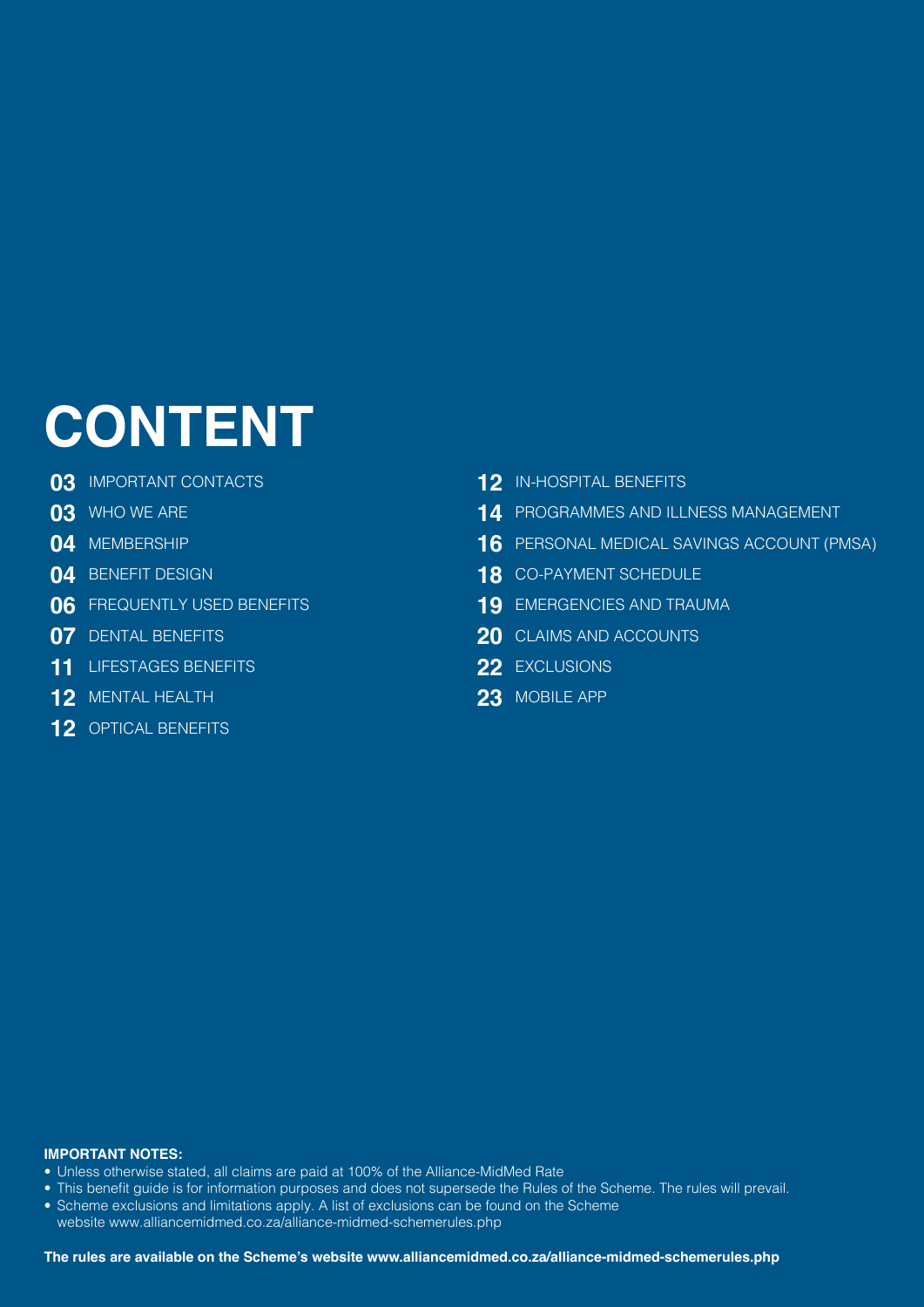#### <span id="page-2-0"></span>**IMPORTANT CONTACTS**

#### **EMERGENCY**

24-HOUR MEDICAL **EMERGENCY** EUROP ASSISTANCE **0860 25 5426**

#### IN MIDDELBURG PHONE THE MIDMED HOSPITAL **013 283 8700**

#### CALL CENTRE **0860 00 2101** [SERVICE@ALLIANCEMIDMED.CO.ZA](mailto:service%40alliancemidmed.co.za?subject=)

PO BOX 1463, FAERIE GLEN, PRETORIA, 0043

FRAUD HOTLINE **063 033 1313** [SPEAKOUT@BEHEARD.CO.ZA](mailto:speakout%40beheard.co.za?subject=)

#### **CONNECT AND COMMUNICATE**

Please do not hesitate to contact us for friendly and speedy service:

|                                                                        | <b>TELEPHONE</b>                                               | <b>OTHER CONTACT DETAILS</b>                                                                           |
|------------------------------------------------------------------------|----------------------------------------------------------------|--------------------------------------------------------------------------------------------------------|
| Ambulance services and health counsellor (24/7/365)                    | 0860 25 5426                                                   | Dedicated Call Line                                                                                    |
| Call centre (7:30 - 16:30 Weekdays)                                    | 0860 00 2101                                                   | service@alliancemidmed.co.za or www.alliancemidmed.co.za                                               |
| Pre-authorisation (7:30 - 16:30 Weekdays)                              | 0860 00 2101, select option 3                                  | auths@alliancemidmed.co.za                                                                             |
| Health professional pre-authorisation                                  | 0860 00 2101, select option 3                                  |                                                                                                        |
| major medical and hospital benefits                                    | Health professional<br>web access, click here                  | auths@alliancemidmed.co.za                                                                             |
| Middelburg office                                                      | 0860 00 2101                                                   | Unit 8, Four Stones Office Park, 21 Dolerite Crescent,<br>Aerorand, Middelburg, Mpumalanga             |
| Nursing team                                                           | 0860 00 2101, select option 3<br>0860 00 2101, select option 3 | Sister Katie Janse van Rensburg<br>Sister Webson Madawo                                                |
| Medicine claims enquiries                                              | 0860 11 3238                                                   | info@mediscor.co.za                                                                                    |
| Chronic medication authorisation                                       | 0860 11 9553                                                   | preauth@mediscor.co.za or www.mediscor.co.za<br>(To view medicines paid by the Scheme and co-payments) |
| Confidential HIV/AIDS programme                                        | 0860 00 2101, select option 2                                  | clinical@alliancemidmed.co.za or info@mediscor.co.za                                                   |
| Savings refunds                                                        | 0860 00 2101, select option 1                                  | service@alliancemidmed.co.za                                                                           |
| Dental management                                                      | 0860 002 101                                                   | service@alliancemidmed.co.za                                                                           |
| Replacement cards                                                      | 0860 00 2101, select option 1                                  | service@alliancemidmed.co.za                                                                           |
| Fraud hotline                                                          | WhatsApp: 063 033 1313                                         | speakout@beheard.co.za                                                                                 |
| Mobile App                                                             |                                                                | www.play.google.com or www.myistore.co.za                                                              |
| Service concerns                                                       |                                                                | johan@alliancemidmed.co.za                                                                             |
| Please Call Me<br>(Not for emergencies and available on weekdays only) | 060 019 3942                                                   |                                                                                                        |

#### **MOBILE APP**

Most member interactions with the Scheme can be completed through the Mobile App. Download the Mobile App for free on Google Play or the App Store on your smartphone or tablet.

Use the Mobile App for convenient and easy access to emergency and key contact details, checking benefits, requesting pre-authorisation, viewing statements, savings balances, submitting claims, verifying your membership, and other great features.

You can use the same username and password for web acces[s \(www.alliancemidmed.co.za\) o](http://www.alliancemidmed.co.za)n the Alliance-MidMed Mobile App. Please contact us at **0860 00 2101** or<br>service@alliancemidmed.co.za if you require assistance with the

#### **DOWNLOADING OF THE SCHEME DOCUMENTS**

Download various documents from the Scheme website [- www.alliancemidmed.co.za,](http://www.alliancemidmed.co.za) including this benefit guide, membership change forms, banking confirmation forms, etc.

#### **WHO WE ARE**

Alliance-MidMed Medical Scheme is registered as a closed scheme since 1974. Membership is limited to the employees of Columbus Stainless and its associate companies that allow continued employee membership to the Scheme. The aim is to provide healthcare benefits that serve members' needs.

We are a traditional non-profit Scheme with a small savings account and benefits that focus on the quality of, and access to, appropriate healthcare. Benefits are personalised and administered in-house. We use a world-renowned team to ensure quality cover and partner with selected third parties to ensure delivery of the highest levels of service excellence. Our team is passionate about your healthcare.

Most of our members are based in Middelburg, Mpumalanga, but we provide benefits throughout South Africa via various agreements with Health Professional organisations and claims management providers.

Alliance-MidMed is managed by a Board of six Trustees, three (3) of whom are appointed by the employer and three (3) who are elected by the members. The Board's task is to determine the Rules that govern the Scheme, the benefits and the contributions while ensuring the financial sustainability of the Scheme and equitable access to benefits for all members.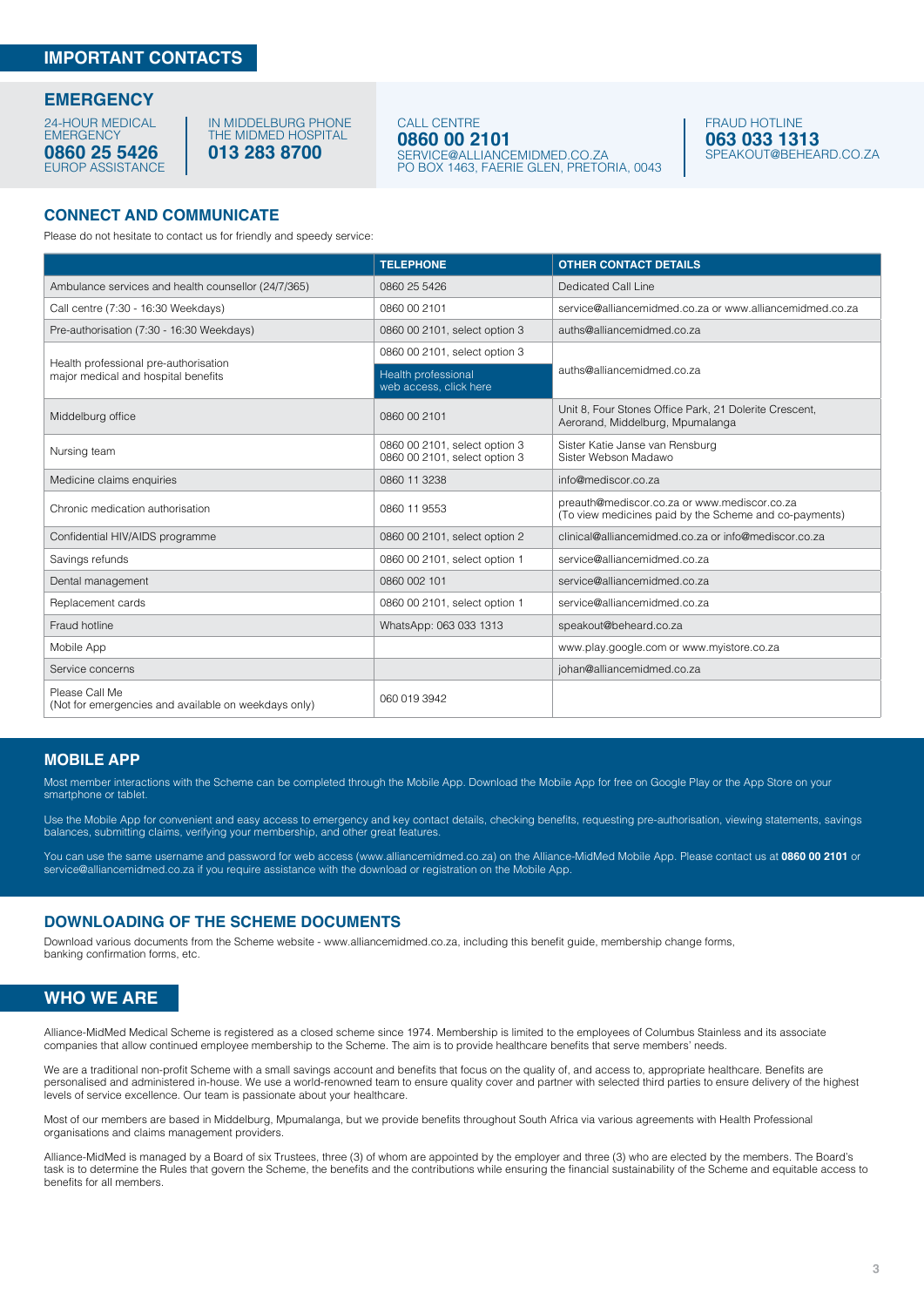#### <span id="page-3-0"></span>**WHAT WE DO**

We fund access to quality healthcare. We do this through superior benefit design that promotes health and wellbeing. Our personal wellness and individual focus, consistently assure top medical care at an affordable cost. Some of our differentiators include:



We manage benefits through benefit design, financial limits, limiting the number of benefit access limits (e.g. number of GP visits, the maximum number of painkillers, etc.), co-payments, pre-authorisation, management programmes, exclusions, and channelling access to quality care. For more information, please contact us on **0860 00 2101** or service@alliancemidmed.co.za.

The Scheme actively engage with our members. We help you to assess your risk and empower you to manage and prevent health events that could have a long-term negative effect. The Know Your Numbers - Know Your Health Risks programme helps members improve the quality of life and reduce the cost of healthcare.

# **MEMBERSHIP**

We serve the employees of Columbus Stainless and associated companies and their dependants. Register your spouse (legal or custom), life partner, own, step or legally adopted children under the age of 21, and immediate family for whom you are liable for family care and support. Adult rates apply for dependants over 21 and proof of dependency and relationships are required. In the event that you retire from your employment, you and your registered dependants (if any), will retain your membership of the Scheme.

Membership terminates when you resign from your employer or the Scheme while you work at the same employer. We require one (1) calendar month's written notice, sent to us via your employer. Your membership terminates if you do not pay amounts due, or if you or your dependants commit fraud. Your ex-spouse does not qualify for membership.

When the principal member dies, the dependants may remain members of the Scheme. Surviving spouses may remain members of the Scheme, if they:

- were registered as dependants at the time of the principal member's death,
- prove that his/her employer does not provide for medical scheme membership;

Pensioners or surviving spouses who wish to terminate their membership must notify the Scheme in writing one (1) calendar month in advance.

Notify us of marital status changes, birth or legal adoption of a child, dependants who no longer qualify for membership, address changes and bank account changes, by using our standard forms. Please note the payroll dates when you submit documentation that must be verified by the employer. Bank account changes require verification similar to those at your bank.

The rules do not allow for 3<sup>rd</sup> generation as dependants on the Scheme unless legally adopted.

**You must complete a health questionnaire when you apply for membership and when you apply to add dependants. The questionnaire is a legal document and non-disclosure, or incomplete responses can cause termination of membership. (The principal member remains responsible to ensure completeness and accuracy of the required information).**

We charge late-joiner penalties, and exclusions and waiting periods apply to protect the interests of the Scheme and all members.

**Contact us at 0860 00 2101 o[r service@alliancemidmed.co.za f](mailto:service%40alliancemidmed.co.za?subject=)or more information, or refer t[o www.alliancemidmed.co.za.](http://www.alliancemidmed.co.za)** 

# **SCHEME AND BENEFIT DESIGN**

#### **MAIN FEATURES**

Alliance-MidMed offers a traditional benefit option with a compulsory 5% Personal Medical Savings Account (PMSA). Benefits are paid either through the Major Medical Pool (MMP), the Life Stages Benefit (LSB) or PMSA.

#### **ACCESS TO BENEFITS**

When we approve your membership, you will receive a membership card. Your membership card reflects your membership number, yours and your registered dependant's names and dates of birth and the dates from when you are entitled to benefits. Please keep your card safe and do not lend it to anyone as fraudulent use of cards may lead to the suspension or termination of your membership.

To access your benefits, show your membership card to the healthcare professional. If they have questions or queries, ask them to call us on **0860 00 2101**.

If you join the Scheme within 30 days of employment no underwriting applies, but Late Joiner Penalties will apply. Contact us on **0860 00 2101** or service@alliancemidmed.co.za for more information.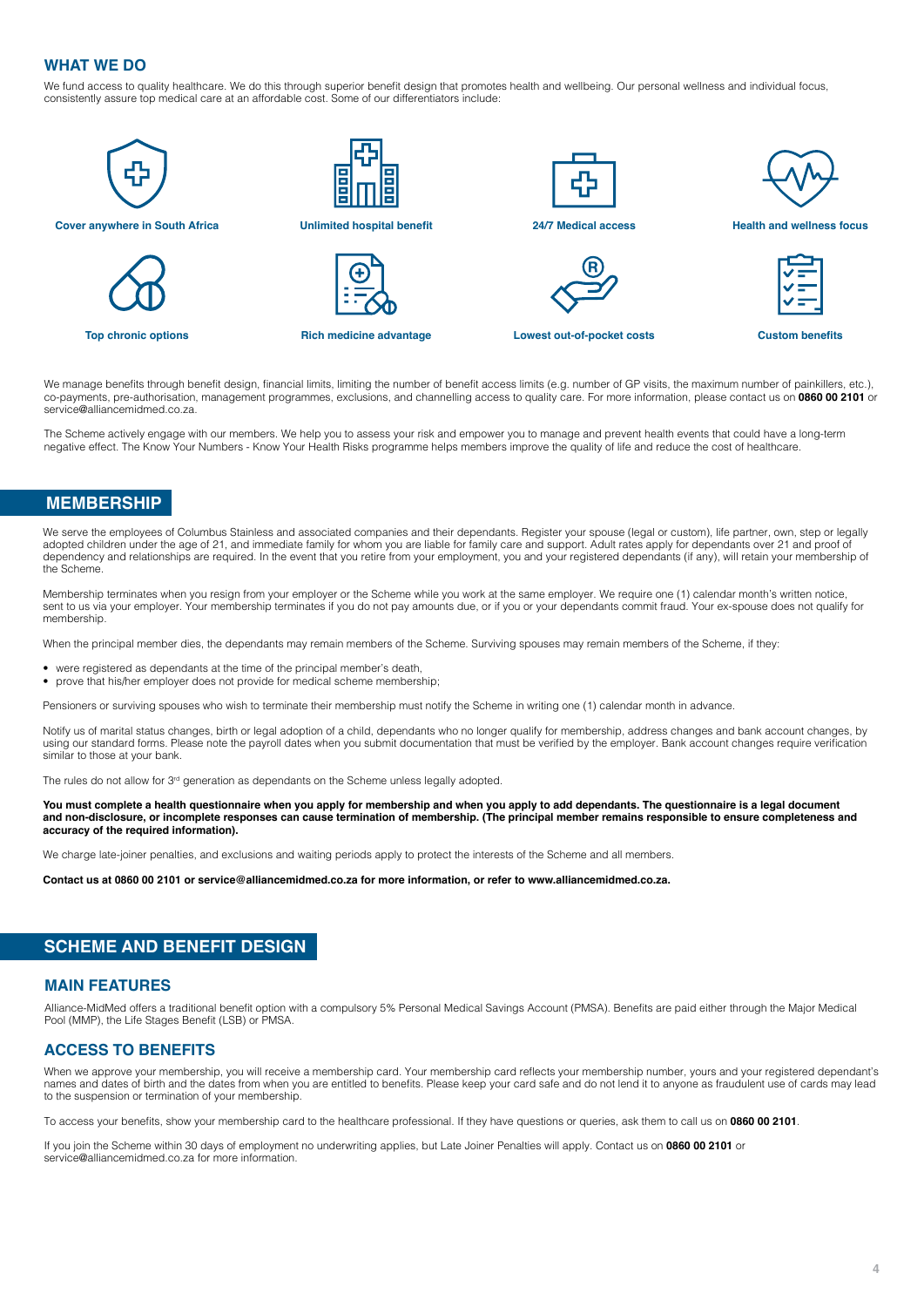Benefits are available in the following broad categories. More information can be found below in the Benefits section and Annexure B of the Scheme Rules.

## **MAJOR MEDICAL POOL**

| <b>CATEGORY</b>                                                              | <b>DESCRIPTION</b>                                                                                                                                                                                                                                                                            |
|------------------------------------------------------------------------------|-----------------------------------------------------------------------------------------------------------------------------------------------------------------------------------------------------------------------------------------------------------------------------------------------|
| Lifestages benefit programme                                                 | Vaccinations, preventative care and screening                                                                                                                                                                                                                                                 |
| Day-to-day                                                                   | Day-to-day-cover for medicines and GP and specialist consultations                                                                                                                                                                                                                            |
| In-rooms procedures                                                          | Enhanced rates for a range of minor procedures to be performed in the GP rooms, for convenience and to contain hassle<br>and cost                                                                                                                                                             |
| Hospitalisation                                                              | Unlimited private hospital cover at any hospital and full cover with preferred specialists and up to 150% of the<br>Alliance-MidMed Rate for other specialists. Pre-authorisation is required                                                                                                 |
| Specialised treatment and tests                                              | Specialist tests and treatment, including high-cost drugs, must be pre-authorised, as per the Benefits section herein.<br>Call us on 0860 00 2101                                                                                                                                             |
| Chronic condition management                                                 | We cover the 27 Chronic Disease List (CDL), and an extensive list of additional chronic conditions, as approved by the<br>Board from time to time.                                                                                                                                            |
| Emergency and trauma<br>• Trauma benefit R2 605<br>per beneficiary per annum | Our emergency and trauma benefits provide for medical emergencies.<br>A doctor and nurses are on call 24/7. Call 0860 255 426, also when you need remote medical advice.<br>Call the Midmed hospital (013 283 8700 (After hours: 013 283 8701/2) if you have an emergency while in Middelburg |
| Ex-Gratia benefits                                                           | When a challenging medical exhausts your benefits, you may approach the Board for an Ex-Gratia allocation.<br>Ex-Gratia benefits are awarded at the discretion of the Board                                                                                                                   |
| Personal Medical Savings Account<br>(PMSA)                                   | 5% of contributions are reserved into your Personal Medical Savings Plan (PMSA) which you can use to pay for benefits<br>defined as PMSA benefits or other allowable medical expenses, except the exclusions as defined in the Scheme Rules.                                                  |

## **EXCEPT WHERE DIFFERENTLY INDICATED:**

1. Benefits are paid/refunded at the lower of cost or 100% of the Alliance-MidMed Rate.

2. Rand value limits are per annum per family or per consultation.

3. Benefits are paid from the Major Medical Pool (MMP).

4. Members may instruct the Scheme, in writing, to pay additional benefits from the Personal Medical Savings Account (PMSA) for valid medical expenses.

**We pay PMB benefits according to legislation.**

**Management programmes, treatment plans and protocols are best practice funding rules that the clinical team agree to, once they received your treating healthcare provider's diagnosis and treatment options.**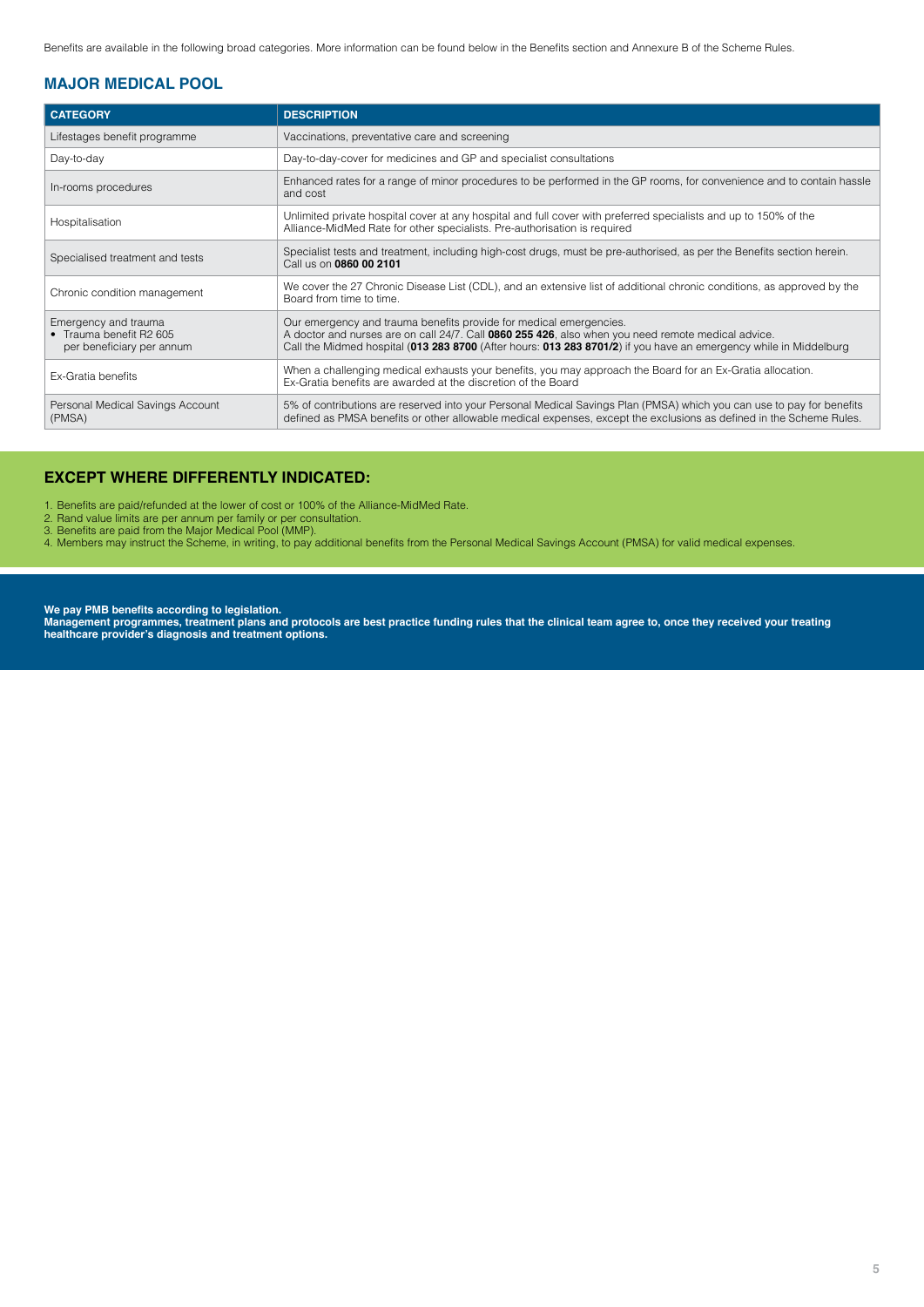# <span id="page-5-0"></span>**TABLE OF FREQUENTLY USED BENEFITS**

| <b>THE COVER/BENEFIT</b>                                                                                                                     | <b>BENEFIT NOTES</b>                                                                                                                                                                                                                                                      | <b>MONETARY LIMIT</b>                                                      |
|----------------------------------------------------------------------------------------------------------------------------------------------|---------------------------------------------------------------------------------------------------------------------------------------------------------------------------------------------------------------------------------------------------------------------------|----------------------------------------------------------------------------|
| Benefits our specified in Annexure B of the Scheme Rules                                                                                     |                                                                                                                                                                                                                                                                           |                                                                            |
| <b>HOSPITALISATION *</b>                                                                                                                     |                                                                                                                                                                                                                                                                           |                                                                            |
| <b>In-patient:</b> Accommodation in a general ward,<br>high care, intensive care, and theatre                                                | • Pre-authorisation required<br>• Including medication, materials and<br>hospital equipment                                                                                                                                                                               |                                                                            |
| <b>Out-patient:</b> Treatment at a hospital when you<br>are not admitted                                                                     | • The in-hospital professional services, must be<br>included in the pre-authorisation request<br>• Subject to sub-limits,                                                                                                                                                 |                                                                            |
| Day hospitals                                                                                                                                | e.g. radiology and physiotherapy                                                                                                                                                                                                                                          |                                                                            |
| <b>ALTERNATIVE TO HOSPITALISATION *</b>                                                                                                      |                                                                                                                                                                                                                                                                           |                                                                            |
| Sub-acute nursing facilities, step-down nursing<br>facilities, private nursing, rehabilitation centres,<br>hospices and home support centres | • Maximum, six (6) months in any calendar year when<br>clinically indicated<br>• Pre-authorisation required<br>• Treatment plans required                                                                                                                                 | R49 993 per family member                                                  |
| ALCOHOL AND OTHER DRUG DEPENDENCY TREATMENT                                                                                                  |                                                                                                                                                                                                                                                                           |                                                                            |
| Accommodation in a general ward                                                                                                              | Pre-authorisation required<br>Co-payments may apply where non-PSP<br>facilities are used                                                                                                                                                                                  |                                                                            |
| <b>AMBULANCE</b>                                                                                                                             |                                                                                                                                                                                                                                                                           |                                                                            |
| Ambulance                                                                                                                                    | 1. In Middelburg - call the MidMed Hospital<br>ambulance service on 013 283 8700<br>2. Out of Area:<br>• call Europ Assistance 0860 25 5426<br>• pre-authorisation required except in<br>an emergency<br>• Limit applies for use of non-preferred providers<br>(refer D2) | R4 119 benefit limit per annum per beneficiary                             |
| <b>APPLIANCES</b>                                                                                                                            |                                                                                                                                                                                                                                                                           |                                                                            |
| Nebulisers, humidifiers, oxygen cylinders,<br>glucometers, peak flow meters,<br>home ventilators                                             | • All appliances excess of R2 000 are subject<br>to pre-authorisation<br>• Humidifiers will be funded if prescribed by a health<br>professional                                                                                                                           | R10 277 per beneficiary per annum                                          |
| <b>CPAP</b> machines                                                                                                                         | Excluded                                                                                                                                                                                                                                                                  |                                                                            |
| Hearing aids                                                                                                                                 | Subject to quotations and independent Scheme<br>evaluation                                                                                                                                                                                                                | R9 864,50 per unit every three (3) years and<br>R1 000 per unit co-payment |
| Moulded Innersoles                                                                                                                           | Pre-authorisation is required                                                                                                                                                                                                                                             | Full set R2 700 (Closed shoes)<br>3/4 set R2 220 (Open shoes)              |
| <b>AUTISM &amp; ATTENTION DEFICIT HYPERACTIVITY DISORDER (ADHD)</b>                                                                          |                                                                                                                                                                                                                                                                           |                                                                            |
| Autism & ADHD                                                                                                                                | Subject to Managed Care Protocol                                                                                                                                                                                                                                          |                                                                            |
| <b>BLOOD, BLOOD EQUIVALENTS AND BLOOD PRODUCTS</b>                                                                                           |                                                                                                                                                                                                                                                                           |                                                                            |
| Blood and blood products                                                                                                                     | Subject to the hospital and Major Benefit                                                                                                                                                                                                                                 | R23 394 per member family per annum                                        |
| <b>Blood equivalents</b>                                                                                                                     | Management Programme                                                                                                                                                                                                                                                      | R22 386 per member family per annum                                        |
| <b>CONSULTATIONS: GENERAL PRACTITIONERS</b>                                                                                                  |                                                                                                                                                                                                                                                                           |                                                                            |
| In-hospital                                                                                                                                  |                                                                                                                                                                                                                                                                           |                                                                            |
| Out-of-hospital *                                                                                                                            | Scheduled and unscheduled visits, limited to a fixed<br>number of consultations:<br>M - 6, M1 - 11, M2 - 15, M3 - 19, M4 - 21,<br>M5 - 25, M6+ - 27                                                                                                                       | R496 per consultation                                                      |
| Enhanced consultation fee                                                                                                                    | • For minor In-rooms surgical procedures<br>- see page 13<br>• For Prescribed Medical Conditions, separate<br>additional consultations may apply. Contact us on<br>0860 00 2101 for more informatio<br>• Limited to three (3) per year                                    | R558 per consultation, R356 facility fee                                   |
| <b>CONSULTATIONS: SPECIALIST</b>                                                                                                             |                                                                                                                                                                                                                                                                           |                                                                            |
| In-hospital                                                                                                                                  | Subject to pre-authorisation and to managed<br>care protocols                                                                                                                                                                                                             |                                                                            |
|                                                                                                                                              | Limited to a fixed number of consultations: M - 4,<br>M1 - 8, M2 - 9, M3 - 9, M4 - 11, M5 - 11, M6+ - 11                                                                                                                                                                  |                                                                            |
| Out-of-hospital                                                                                                                              | The first consultation in a calendar year is paid at<br>250% of the Alliance-MidMed Rate                                                                                                                                                                                  |                                                                            |
|                                                                                                                                              | The subsequent out of hospital consultations are<br>payable at 150% of the Scheme rate.                                                                                                                                                                                   |                                                                            |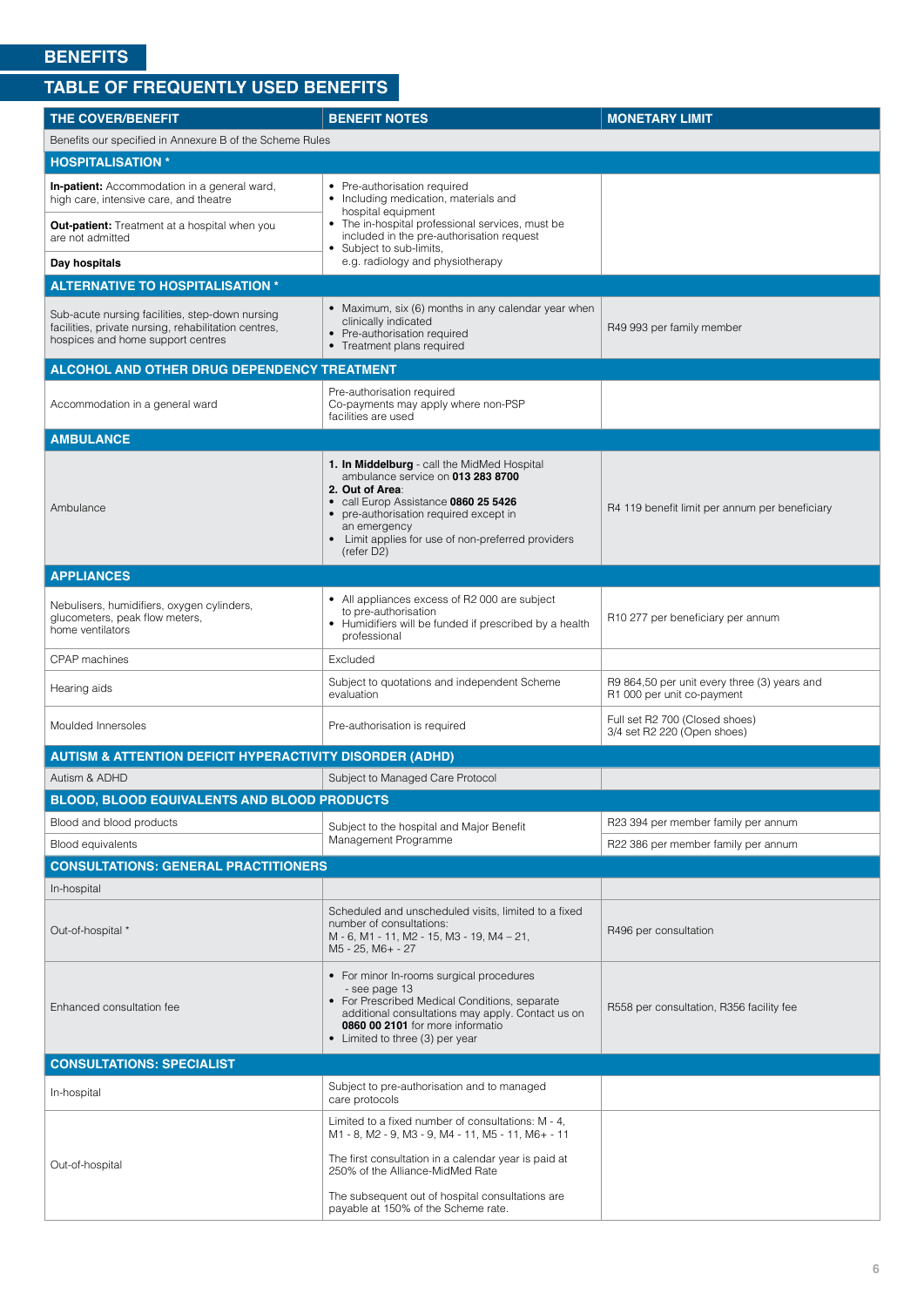# <span id="page-6-0"></span>**DENTAL BENEFITS**

| <b>DENTAL BENEFITS</b>                                          | <b>BENEFIT NOTES</b>                                                                                                                               | <b>MONETARY LIMIT</b> |
|-----------------------------------------------------------------|----------------------------------------------------------------------------------------------------------------------------------------------------|-----------------------|
| <b>GENERAL/CONSERVATIVE DENTISTRY</b>                           |                                                                                                                                                    |                       |
|                                                                 | Two (2) check-ups per beneficiary per year<br>(once every six (6) months)                                                                          |                       |
| Consultations                                                   | Benefit subject to managed care protocols                                                                                                          |                       |
|                                                                 | Covered at 100% of Alliance-MidMed Rate                                                                                                            |                       |
| <b>GENERAL/CONSERVATIVE DENTISTRY</b>                           |                                                                                                                                                    |                       |
|                                                                 | Four (4) x-rays per beneficiary per year.                                                                                                          |                       |
| X-rays: Intraoral                                               | Benefit subject to managed care protocols                                                                                                          |                       |
|                                                                 | Covered at 100% of Alliance-MidMed rate                                                                                                            |                       |
|                                                                 | One (1) per beneficiary in a three (3) year period                                                                                                 |                       |
| X-rays: Extraoral                                               | Benefit subject to managed care protocols                                                                                                          |                       |
|                                                                 | Covered at 100% of Alliance-MidMed rate                                                                                                            |                       |
|                                                                 | Benefits include general scale and polishes twice (2)<br>a year for all beneficiaries.                                                             |                       |
|                                                                 | As well as fissure sealants for all beneficiaries younger<br>than 16 years                                                                         |                       |
| Oral hygiene                                                    | Flouride treatment for beneficiaries between 5 years<br>and 13 years.                                                                              |                       |
|                                                                 | Benefit subject to managed care protocols                                                                                                          |                       |
|                                                                 | Covered at 100% of Alliance-MidMed rate                                                                                                            |                       |
|                                                                 | Fillings are covered and there is no limit on the<br>number of teeth they may be filled.                                                           |                       |
|                                                                 | Multiple fillings: A treatment plan and x-rays are<br>required.                                                                                    |                       |
| Fillings                                                        | A specific tooth may only be filled once in two (2)<br>years (720 days)                                                                            |                       |
|                                                                 | For re-treatment within the period, a motivation is<br>required.                                                                                   |                       |
|                                                                 | Polishing of restorations                                                                                                                          |                       |
|                                                                 | The Scheme will pay 100% of the Scheme rate                                                                                                        |                       |
| Root canal therapy and extractions                              | Benefit subject to managed care protocols                                                                                                          |                       |
|                                                                 | Root canal therapy on primary (milk) teeth and root<br>canal therapy on third molars (wisdom teeth. Direct<br>and indirect pulp capping procedures |                       |
|                                                                 | Covered at 100% of Alliance-MidMed rate                                                                                                            |                       |
|                                                                 | Pre-authorisation is required                                                                                                                      |                       |
|                                                                 | Acrylic Dentures (Full or partial), including denture<br>repairs are covered by the Scheme                                                         |                       |
|                                                                 | For a full set of dentures, benefit is limited to one (1)<br>set of dentures in a four (4) year period                                             |                       |
| Dentures                                                        | Provisional dentures and associated laboratory costs                                                                                               |                       |
|                                                                 | Diagnostic dentures and associated laboratory costs                                                                                                |                       |
|                                                                 | The Scheme will pay 90% of the Scheme rate                                                                                                         |                       |
| Partial metal frame dentures and<br>associated laboratory costs | Pre-authorisation is required                                                                                                                      |                       |
|                                                                 | Two (2) partial frames (an upper and a lower) per<br>beneficiary in a five year period.                                                            |                       |
|                                                                 | High impact acrylic.                                                                                                                               |                       |
|                                                                 | The metal base to full dentures and associated<br>laboratory costs                                                                                 |                       |
|                                                                 | Benefit subject to managed care protocols.                                                                                                         |                       |
|                                                                 | Laboratory delivery fee                                                                                                                            |                       |
|                                                                 | Covered at 90% of Alliance-MidMed rate                                                                                                             |                       |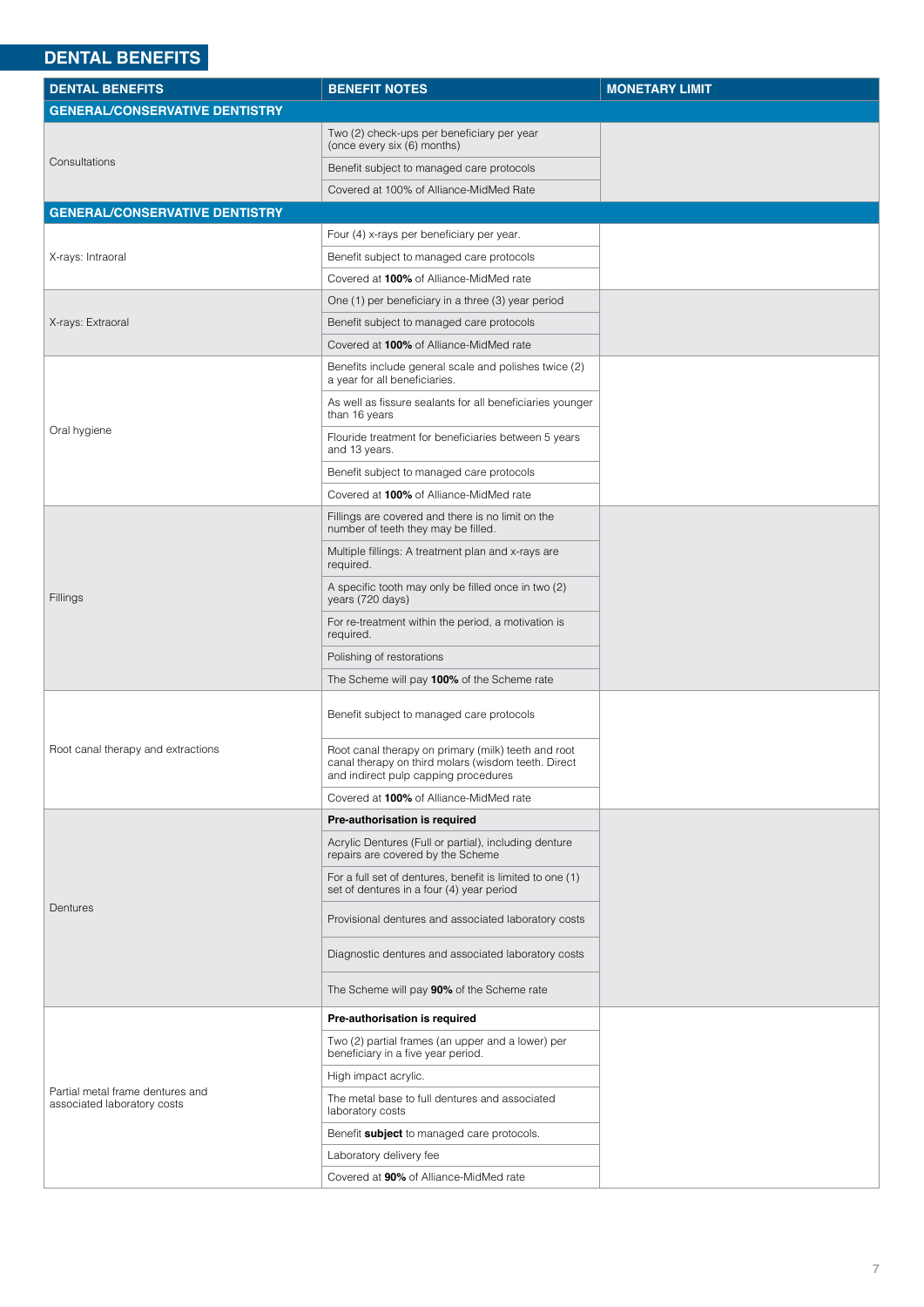| <b>DENTAL BENEFITS</b>                                                                                                                                                             | <b>BENEFIT NOTES</b>                                                                          | <b>MONETARY LIMIT</b> |
|------------------------------------------------------------------------------------------------------------------------------------------------------------------------------------|-----------------------------------------------------------------------------------------------|-----------------------|
| <b>GENERAL/CONSERVATIVE DENTISTRY</b>                                                                                                                                              |                                                                                               |                       |
| Crown and bridge and associated laboratory costs<br>Average bridge comprises two (2) or more crown<br>units. Each crown is payable from the available crown<br>and bridge benefit. | Pre-authorisation is required                                                                 |                       |
|                                                                                                                                                                                    | Three (3) crowns per family per year                                                          |                       |
|                                                                                                                                                                                    | Benefit for crowns will be granted once per tooth in a<br>five (5) year period                |                       |
|                                                                                                                                                                                    | A treatment plan and x-rays may be requested.                                                 |                       |
|                                                                                                                                                                                    | Benefit subject to managed care protocols                                                     |                       |
|                                                                                                                                                                                    | Crowns or crown retainers on third molars<br>(wisdom teeth)                                   |                       |
|                                                                                                                                                                                    | Crown and bridge procedures for cosmetic reasons,<br>and associated laboratory costs          |                       |
|                                                                                                                                                                                    | Laboratory fabricated temporary crowns                                                        |                       |
|                                                                                                                                                                                    | Occlusal rehabilitation and associated laboratories<br>costs                                  |                       |
|                                                                                                                                                                                    | Provisional crowns, laboratory fabricated temporary<br>crowns, an associated laboratory costs |                       |

```
Notes:
```
**Except where differently indicated, dental care is funded at 100% of the Alliance-Midmed rate which can be accessed on the website after you've logged in.**

| <b>GENERAL/CONSERVATIVE DENTISTRY</b>        |                                                                                                                                     |
|----------------------------------------------|-------------------------------------------------------------------------------------------------------------------------------------|
|                                              | Porcelain veneers and inlays and associated<br>laboratory costs                                                                     |
|                                              | A pontic on a 2 <sup>nd</sup> molar, where the 3 <sup>rd</sup> molar is a crown<br>retainer, is subject to managed care protocols   |
|                                              | Covered at 90% of the Alliance-MidMed Rate                                                                                          |
|                                              | Emergency crowns that are not placed for the<br>immediate protection in tooth injury and associated<br>laboratory costs             |
|                                              | The cost of gold, precious metal, semi-precious metal,<br>and platinum foil                                                         |
|                                              | Laboratory delivery fees                                                                                                            |
| Implants and associated laboratory costs     |                                                                                                                                     |
|                                              | Pre-authorisation is required                                                                                                       |
|                                              | Orthodontic treatment is limited for all beneficiaries<br>between 9 and 18 years.                                                   |
| Orthodontics                                 | A max of two (2) family members may commence<br>Orthodontic treatment in same calendar year.<br>Subject to pre-authorisation.       |
|                                              | Authorisation is required for intital consult, planned<br>treatment and retainer (if needed) once treatment is<br>completed.        |
|                                              | Orthodontic treatment will be authorised with an initial<br>deposit payment and thereafter monthly instalments                      |
|                                              | Benefit subject to managed care protocols                                                                                           |
|                                              | The Scheme will pay 90% of the Scheme rate.                                                                                         |
|                                              | No benefit                                                                                                                          |
|                                              | Laboratory delivery fees                                                                                                            |
|                                              | Orthodontic re-treatment and any related<br>laboratory costs                                                                        |
|                                              | Pre-authorisation is required                                                                                                       |
|                                              | Benefit limited to conservative, non-surgical therapy<br>only                                                                       |
|                                              | Benefit will only be applied to members registered on<br>the Periodontal Programme                                                  |
| Preiodontics and associated laboratory costs | Benefit subject to managed care protocols                                                                                           |
|                                              | Perio chip replacement                                                                                                              |
|                                              | Surgical periodontics which includes gingivectomies,<br>periodontal flap surgery, tissue grafting and the<br>hemisection of a tooth |
|                                              | Covered at 90% of the Alliance-MidMed Rate                                                                                          |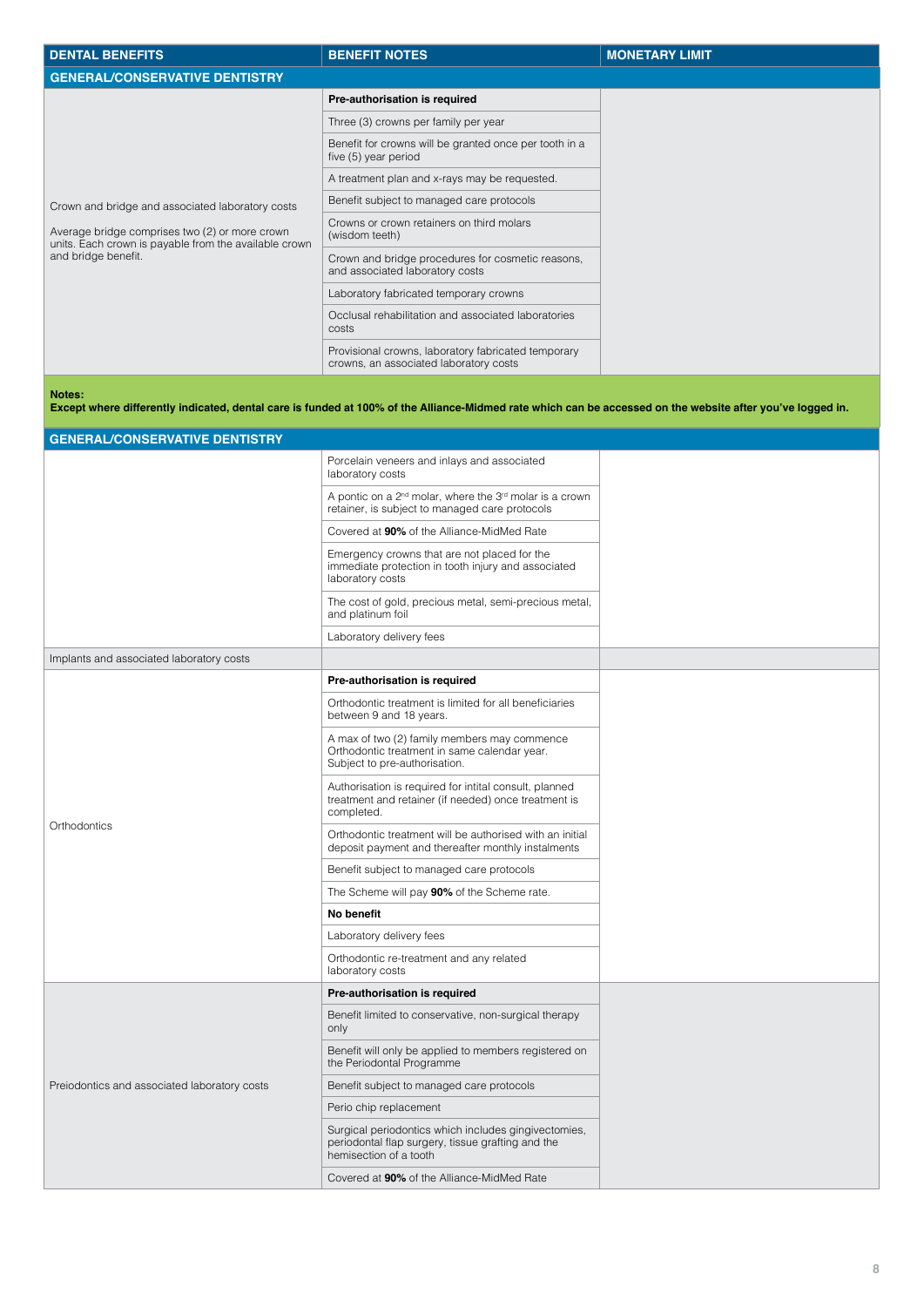# **DENTAL BENEFITS**

| <b>THE COVER/BENEFIT</b>                  | <b>BENEFIT NOTES</b>                                                                                                                                                                                                  | <b>MONETARY LIMIT</b> |
|-------------------------------------------|-----------------------------------------------------------------------------------------------------------------------------------------------------------------------------------------------------------------------|-----------------------|
| <b>GENERAL/CONSERVATIVE DENTISTRY</b>     |                                                                                                                                                                                                                       |                       |
| Maxillo-facial surgery and oral pathology | Surgery in the dental chair: Benefit subject to<br>managed care protocols                                                                                                                                             |                       |
|                                           | Bone tissue regeneration procedures                                                                                                                                                                                   |                       |
|                                           | Temporo-mandibular Joint (TMJ) therapy: Benefit<br>limited to non-surgical intervention/treatments                                                                                                                    |                       |
|                                           | Oral pathology procedures (cysts and biopsies, the<br>surgical treatment of tumors of the jaw and soft tissue<br>tumours): Claims will only be covered if supported by<br>a laboratory report that confirms diagnosis |                       |
|                                           | Benefit for the closure of an oral-antral opening (code<br>8909)" Subject to motivation and managed care<br>protocols                                                                                                 |                       |
|                                           | Orthognathic (jaw correction) surgery                                                                                                                                                                                 |                       |
|                                           | Covered at 90% of the Alliance-MidMed Rate                                                                                                                                                                            |                       |
|                                           | Cost of bone regeneration material                                                                                                                                                                                    |                       |
|                                           | Auto-transplantation of teeth                                                                                                                                                                                         |                       |
|                                           | Bone augementations                                                                                                                                                                                                   |                       |
|                                           | Sinus lift procedures                                                                                                                                                                                                 |                       |
| Hospitalisation (General Anaesthetic)     |                                                                                                                                                                                                                       |                       |
| Laughing gas in dental rooms              | Benefit according to managed care protocols.<br>Covered at the Alliance-MidMed Rate                                                                                                                                   |                       |
|                                           | Pre-authorisation is required                                                                                                                                                                                         |                       |
| IV/Conscious Sedation in Rooms*           | Benefit limited to extensive dental treatment and<br>subject to managed care protocols                                                                                                                                |                       |
|                                           | Covered at the Alliance-MidMed Rate                                                                                                                                                                                   |                       |

#### **Please note:**

- Application for implants, for whatever reasons, will not be approved.<br>• In-hospital dental work is excluded from benefits.<br>• Where a member feels that a dental procedure can only be performed.
- In-hospital dental work is excluded from benefits.
- Where a member feels that a dental procedure can only be performed in hospital, a detailed "dental specialist" motivation is required. Due to a clinical and funding Ex-Gratia approval process that must be followed, it will take at least seven (7) days for the Scheme to respond.

#### **What is subject to Managed Care Protocols:**

- The Scheme's Managed Care Protocols assist with the selection and approval of the most cost-effective, best practice treatment or procedure for a
	- particular dental condition.
	- The following benefits are subject to the Scheme's Managed Care Protocols:<br>• Acrylic Dentures (Full or partial), including denture repairs<br>• Crowns and Bridges • Acrylic Dentures (Full or partial), including denture repairs
	- Crowns and Bridges
	- Orthodontic consults and treatment (including the retainer after the treatment)
	- Periodontic treatment
	- Intravenous/Conscious sedation in the rooms • Bit plate (also known as occlusal splint)
	- In Hospital dentistry for children under 6 years old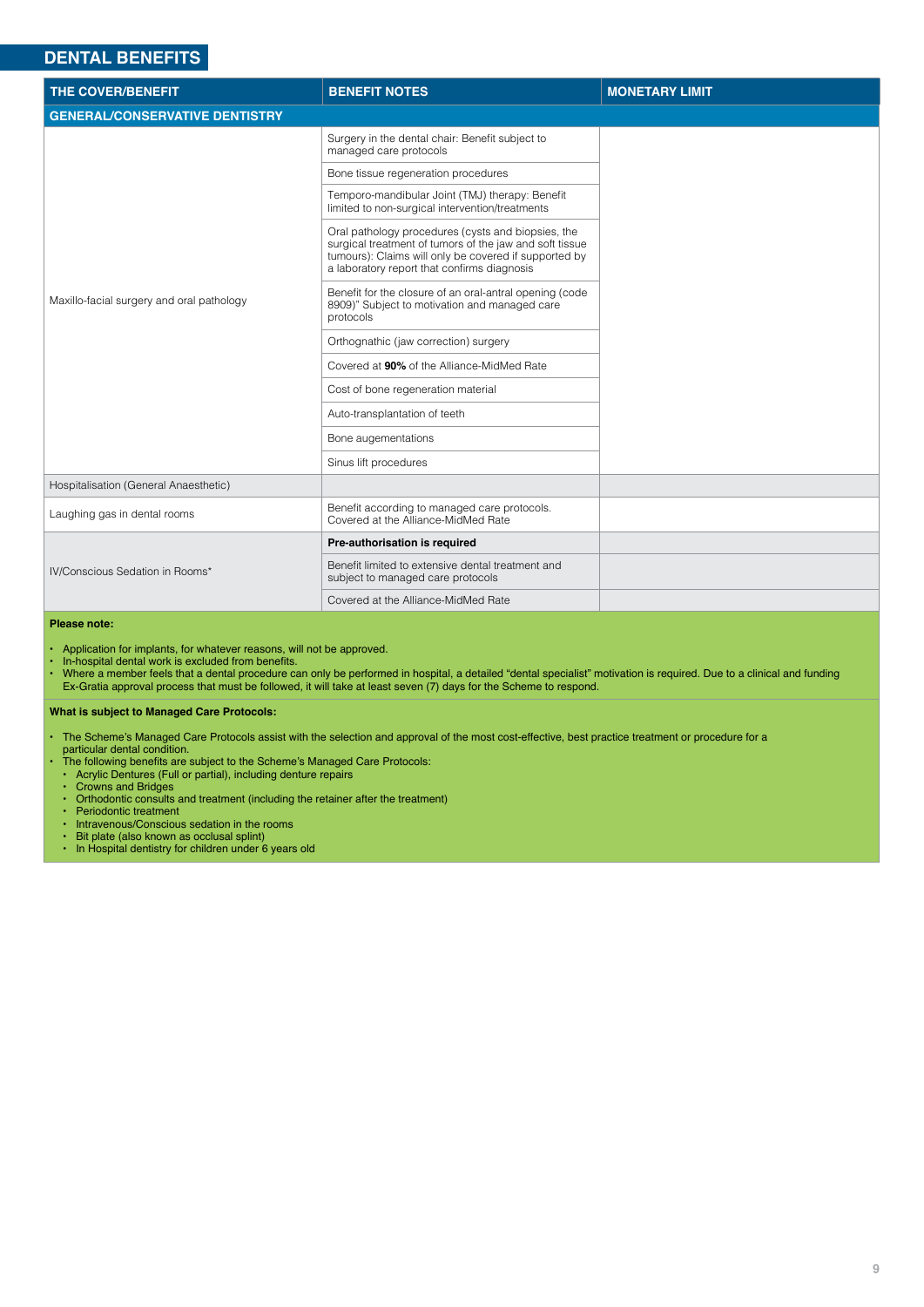#### **DENTAL PROCEDURE PRE-AUTHORISATION**

Pre-authorisation is required for Crowns, Orthodontics, Plastic Dentures, Partial Metal Frame Dentures, Periodontics, and IV/Conscious Sedation.

If no pre-authorisation is obtained or if pre- authorisation is applied for after the treatment has been done, benefits will not apply for Crowns, Periodontics, and IV/Conscious Sedation.

Failure to pre-authorise Orthodontic treatment will result in a payment only from date of authorisation for the remaining months of treatment, provided that the treatment is clinically indicated.

| <b>STANDARD PRE-AUTHORISATION INFORMATION</b> | <b>AUTH REQUIREMENTS</b>                                                                                                                                                                                                                                                                                                                                                           |
|-----------------------------------------------|------------------------------------------------------------------------------------------------------------------------------------------------------------------------------------------------------------------------------------------------------------------------------------------------------------------------------------------------------------------------------------|
| Plastic dentures                              | Please submit a quote with major clinical codes and laboratory codes.                                                                                                                                                                                                                                                                                                              |
| Partial metal frame denture                   | Please submit a quote with major clinical codes and the laboratory codes, including the tooth number<br>for the partial denture.                                                                                                                                                                                                                                                   |
| Crown and bridge                              | We only approved benefits for grossly broken-down teeth and the alveolar bone and periodontal<br>ligaments are still healthy. Please submit a quote with major clinical codes and the laboratory codes,<br>including the tooth number for the partial denture. An x-ray may be requested.                                                                                          |
| Orthodontics                                  | All cases are clinically assessed using the orthodontic needs analysis. The funding of benefits is lim-<br>ited to severe cases only. Please submit a detailed treatment plan and quotation, a recent panoramic<br>x-ray (within six (6) months) and colour photos.                                                                                                                |
| Periodontics                                  | All cases are clinically assessed. Please submit a detailed treatment plan and quotation                                                                                                                                                                                                                                                                                           |
| IV/Conscious sedation                         | Conscious sedation in the dental rooms may be authorised for:<br>• Surgical tooth removal or the removal of impactions.<br>• Minor procedures such as the multiple extractions and multiple restorations in children under the<br>age of seven (7) years, where anxiety is a major concern.<br>• Posterior apicectomies.<br>Please submit a detailed treatment plan and quotation. |
| Hospitalisation (General Anaesthetic)         | Only cover for patients under the age of seven (7) years, where there are no other options available.<br>Limited to necessary restorative and surgical extraction procedures. No preventative treatment, such a<br>scale and polish, fluoride treatment or fissure sealants, will be covered in theatre.                                                                           |

# **SUMMARY OF DENTAL EXCLUSIONS**

The following is a summary of the dental specific exclusions:

- Any hospitalisation related to dentistry, including jaw correction and other related orthodontic related surgery (For all beneficiaries above 6years)
- All dental implants
- Mouth guard for Sport
- Oral hygiene evaluation and instruction<br>• Fluoride treatment for beneficiaries und
- Fluoride treatment for beneficiaries under 5 years and 13 years and above<br>• Gold foil fillings
- Gold foil fillings
- Provisional and diagnostic dentures
- Snoring appliances
- Laboratory delivery fees • Metal Base dentures
- Provisional crowns
- Crown for third molar teeth
- Dentist charges for Denture repairs (Only laboratory fees are covered)<br>• The laboratory cost associated with mouth quards (Only the dentist charge
- The laboratory cost associated with mouth guards (Only the dentist charges will be covered)

# **DENTAL CLAIMS PROCEDURE**

The following information is required for claims processing:

- Main member details including the membership number, name, and contact details.
- Patient details including name and date of birth.
- Provided details include BHF practise number, name, and contact details.
- Diagnosis (ICD 10 codes).<br>• Relevant tariff codes
- Relevant tariff codes
- Relevant tooth numbers.<br>• Completed list of individend
- Completed list of individual laboratory codes (if applicable).Any procedures done outside the scope of benefits will not be paid.

All valid claims will be processed timeously. Your provider may submit electronic claims. Paper claims can be submitted on the scheme's mobile app. Or email to [service@alliancemidmed.co.za, A](mailto:service%40alliancemidmed.co.za?subject=)lternatively send via post to P.O. Box 90346, Garsfontein, 0042. Send one (1) claim per email. Only PDF attachments are accepted.

We settle claims twice a month and urge you to ensure that your claim submission is made in good time. Payment remittance advices are distributed within two (2) days of payments made.

Claims will be rejected if no authorisation exist.

The scheme will not be responsible for payment of services rendered which are excluded by benefits for managed care rules. You, the members, will be liable for claims incurred on benefits falling outside the benefits and co-payments.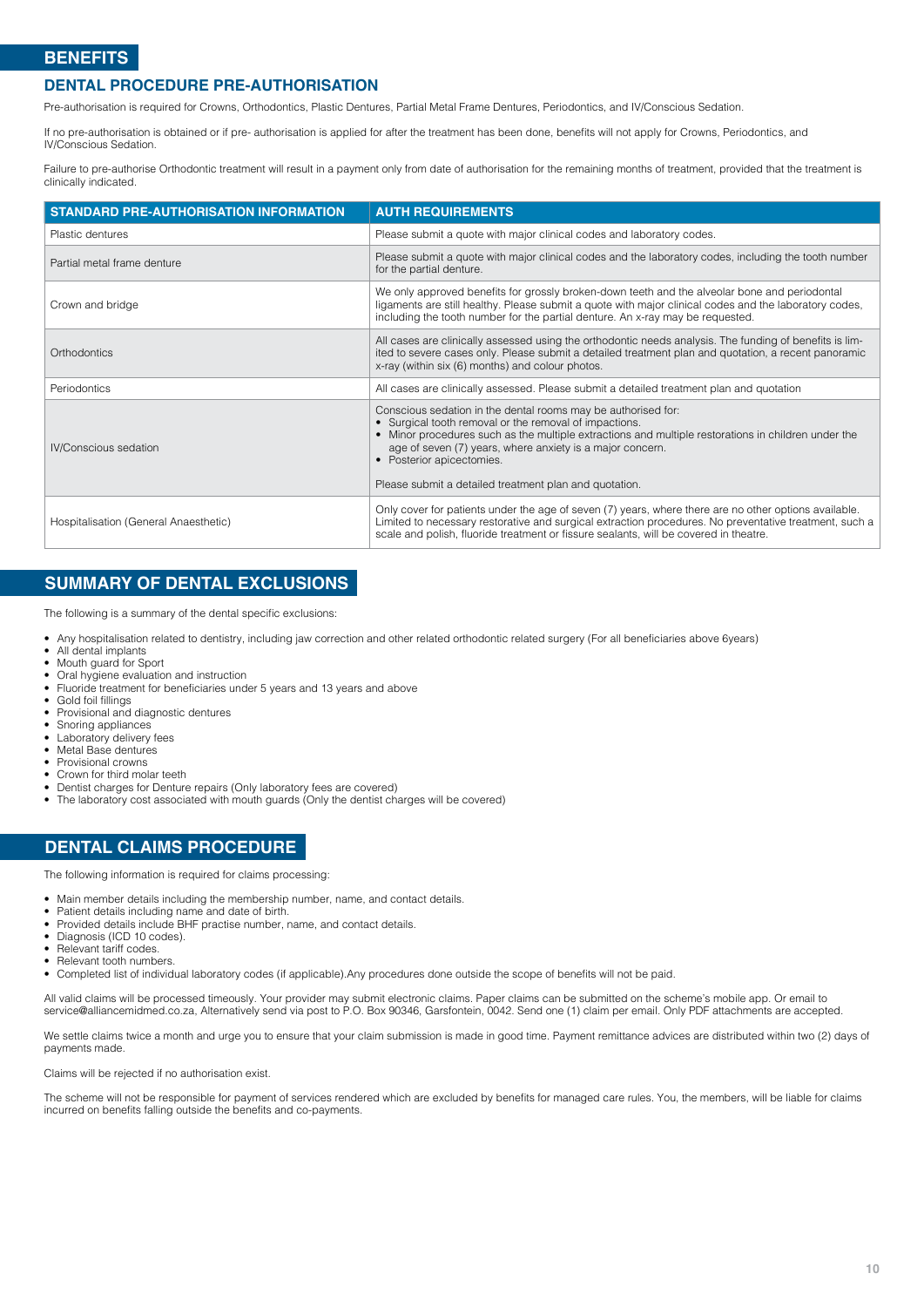<span id="page-10-0"></span>

| LIFESTAGES BENEFIT (SEPARATE FROM THE MEMBER'S NORMAL BENEFITS AND PAID FROM THE MAJOR MEDICAL POOL)                     |                                                                                                                                                                                                                                                                                                               |                                                                                                     |  |
|--------------------------------------------------------------------------------------------------------------------------|---------------------------------------------------------------------------------------------------------------------------------------------------------------------------------------------------------------------------------------------------------------------------------------------------------------|-----------------------------------------------------------------------------------------------------|--|
| <b>THE COVER/BENEFIT</b>                                                                                                 | <b>BENEFIT NOTES</b>                                                                                                                                                                                                                                                                                          | <b>MONETARY LIMIT</b>                                                                               |  |
| <b>IMMUNISATION AND VACCINATION PROGRAMME</b>                                                                            |                                                                                                                                                                                                                                                                                                               |                                                                                                     |  |
| Cervical cancer vaccine                                                                                                  | Females between the ages of 9 to 25 years, three<br>(3) vaccines during a six (6) month period. once per<br>lifetime.                                                                                                                                                                                         |                                                                                                     |  |
| Compulsory baby immunisations                                                                                            | According to the Department of Health recommended<br>immunisation programme, for the first 12 years of life.                                                                                                                                                                                                  |                                                                                                     |  |
| Flu vaccination                                                                                                          | All members                                                                                                                                                                                                                                                                                                   |                                                                                                     |  |
| Vaccines and diagnostic tests (HPV vaccination)                                                                          | Male and female HPV vaccines limited to beneficiaries<br>between ages 9 and 14. Limited to three (3) vaccines<br>per lifetime.                                                                                                                                                                                |                                                                                                     |  |
| Pneumococcal vaccination                                                                                                 | Everyone, 60 and older, and persons who our clinical<br>team contact to take the vaccine.                                                                                                                                                                                                                     |                                                                                                     |  |
| Tetanus vaccination                                                                                                      | Everyone, once a year.                                                                                                                                                                                                                                                                                        |                                                                                                     |  |
| <b>EARLY DETECTION PROGRAMME</b>                                                                                         |                                                                                                                                                                                                                                                                                                               |                                                                                                     |  |
| Blood sugar test                                                                                                         | Everyone, once a year (code 4050).                                                                                                                                                                                                                                                                            |                                                                                                     |  |
| Bone density - Dexa scan                                                                                                 | Routine age 65 for females and age 75 for males. If under the age of 65 (subject to specific criteria), letter of<br>motivation required from treating doctor. Funding from the life stages benefit every 3+ years subject to man-<br>aged care protocols.                                                    |                                                                                                     |  |
| Cholesterol test                                                                                                         | Everyone, 25 and older, once per year<br>(codes 4026, 4027, or 4147).                                                                                                                                                                                                                                         |                                                                                                     |  |
| Colorectal cancer screening<br>(Faecal Occult Blood Test)                                                                | Beneficiaries 50 and older, once a year.                                                                                                                                                                                                                                                                      |                                                                                                     |  |
| Infant hearing screening                                                                                                 | Younger than eight (8) weeks old, once per lifetime.                                                                                                                                                                                                                                                          |                                                                                                     |  |
| Mammogram                                                                                                                | Females 40 years and older, once a year.                                                                                                                                                                                                                                                                      |                                                                                                     |  |
| Vaccines and diagnostic tests                                                                                            | 21 to 29 years- every three (3) years.                                                                                                                                                                                                                                                                        |                                                                                                     |  |
| (Pap Smear)                                                                                                              | Pap Smear and HPV-30+ years every three (3) years<br>Co-testing for 30+ must be clinically motivated and<br>subject to medical advisor approval                                                                                                                                                               |                                                                                                     |  |
| Prostate test (PSA)                                                                                                      | Males older than 40, every two (2) years (code 4519).                                                                                                                                                                                                                                                         |                                                                                                     |  |
| Contraceptives                                                                                                           | Oral - acute benefit.<br>IUD - acute benefit except if clinically authorised by<br>the scheme's medical advisor.                                                                                                                                                                                              |                                                                                                     |  |
|                                                                                                                          | Should you have a family history of breast or prostate cancer, please contact our clinical team for guidance on prevention and screening. We pay for prescribed female<br>contraceptives and preventative dentistry, according to set protocols. Email us at auths@alliancemidmed.co.za for more information. |                                                                                                     |  |
| <b>HIV/AIDS</b>                                                                                                          |                                                                                                                                                                                                                                                                                                               |                                                                                                     |  |
| Treatment and care, including medicines                                                                                  | Subject to the HIV Management Programme<br>• Pre-authorisation required - contact us on<br>our dedicated confidential number<br>0860 00 2101, option 2                                                                                                                                                        |                                                                                                     |  |
|                                                                                                                          | MATERNITY & INFERTILITY (REGISTRATIONS AND ADHERENCE TO THE MATERNITY PROGRAMME REQUIRED BY THE FIRST 3 MONTHS)                                                                                                                                                                                               |                                                                                                     |  |
| <b>Maternity:</b> Consultations, visits & delivery by GP,<br>specialist or midwife                                       | • First six (6) months: 1 consultation per month<br>• Months 7 and 8: 2 consultations per month<br>• Month 9: 1 consultation every week                                                                                                                                                                       |                                                                                                     |  |
| <b>Maternity</b>                                                                                                         | • Rules set 3 <sup>rd</sup> generation not allowed on the scheme<br>as a dependant unless legally adopted                                                                                                                                                                                                     |                                                                                                     |  |
| <b>Maternity:</b> Scans, accommodations, theatre, drugs,<br>dressing, medicines and materials, labour ward fees,<br>etc. | • Pre-authorisation required<br>• Three (3) 2d pregnancy scans per pregnancy                                                                                                                                                                                                                                  |                                                                                                     |  |
| <b>Infertility:</b> Investigation and treatment                                                                          | • According to the PMB rules<br>• Pre-authorisation required                                                                                                                                                                                                                                                  |                                                                                                     |  |
| <b>MEDICATION</b>                                                                                                        |                                                                                                                                                                                                                                                                                                               |                                                                                                     |  |
| Acute medication                                                                                                         | • Subject to the Medicine Management Protocols<br>• TTO Medication is included in the acute limit,<br>but no co-payment applies for TTOs                                                                                                                                                                      | M0 - R5 898, M1 - R10 772, M2 - R12 515,<br>M3 - R14 502, M4 - R16 348, M5 R17 022,<br>M6+ R18 880. |  |
| Chronic medication - PMB and non-PMB                                                                                     | $\cdot$ 100% of MRP<br>Pre-authorisation required<br>Call ChroniLine on 0860 119 553<br>$\bullet$<br>• Unlimited for PMB conditions                                                                                                                                                                           | M0: R21 908, M1+: R45 826                                                                           |  |
| Pharmacy advised therapy (PAT)                                                                                           | Limited to 12 purchases per family, per year to a<br>maximum of R175 per purchase<br>10% co-payment to a maximum of R10 applies                                                                                                                                                                               | R <sub>2</sub> 038 per member                                                                       |  |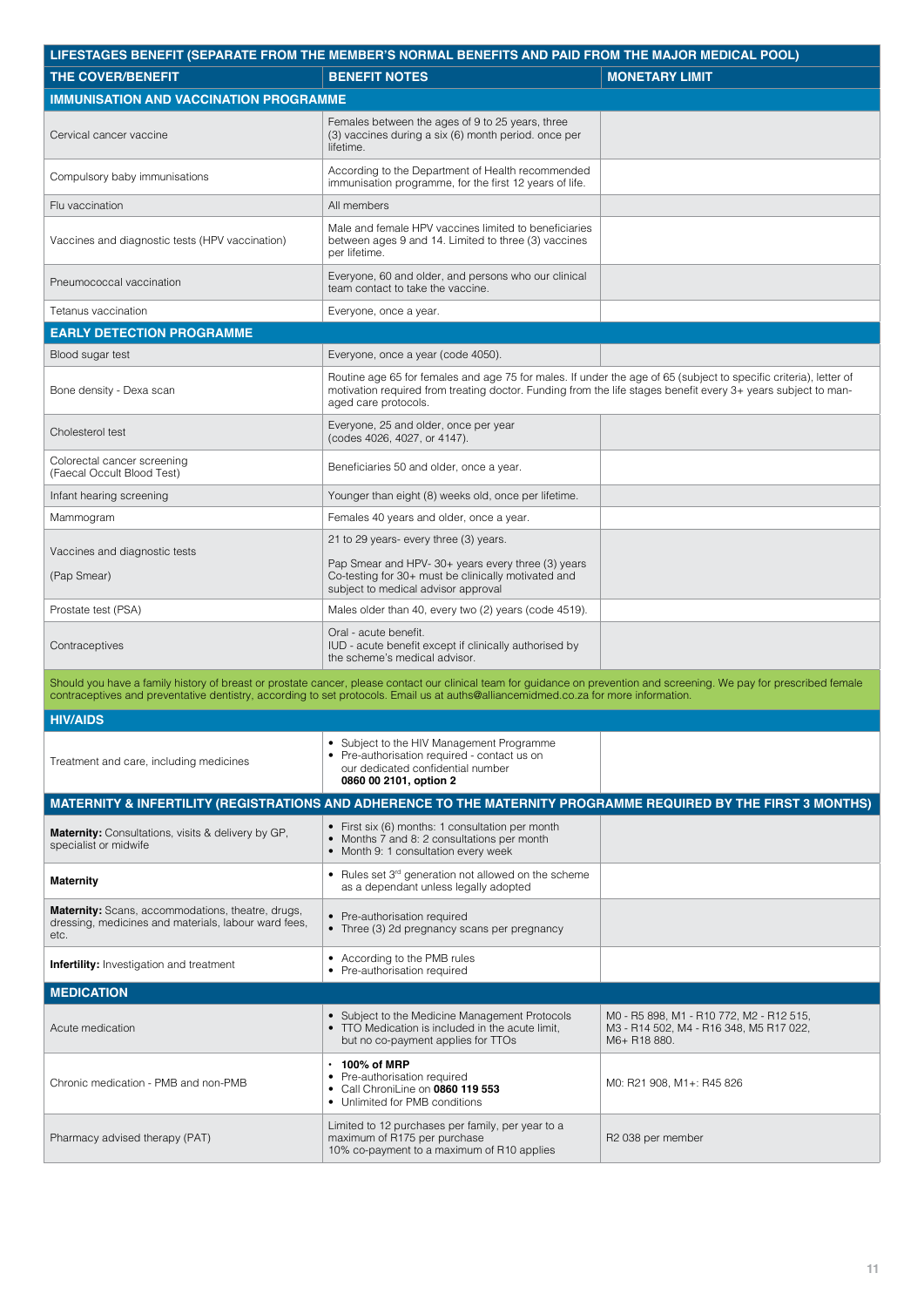<span id="page-11-0"></span>

| <b>THE COVER/BENEFIT</b>                                                                                                                              | <b>BENEFIT NOTES</b>                                                                                                                                                                                       | <b>MONETARY LIMIT</b>                                                                                                                  |
|-------------------------------------------------------------------------------------------------------------------------------------------------------|------------------------------------------------------------------------------------------------------------------------------------------------------------------------------------------------------------|----------------------------------------------------------------------------------------------------------------------------------------|
| <b>MENTAL HEALTH</b>                                                                                                                                  |                                                                                                                                                                                                            | PREFERRED SERVICE PROVIDER: ZWAVEL STREAM CLINIC,<br>AN AFFILIATE TO NATIONAL HOSPITAL NETWORK AND BEETHOVEN RECOVERY CENTRE (PTY) LTD |
| <b>IN-HOSPITAL</b>                                                                                                                                    |                                                                                                                                                                                                            |                                                                                                                                        |
| Accommodation in a general ward, electro-convulsive<br>treatment, medication, injection materials, hospital<br>equipment, consults and visits by GP's | • Subject to the Mental Wellness Managed Care<br>Programme and Specialist Diagnosis<br>• Electro-convulsive treatment limited to<br>12 treatments per annum<br>• 100% of the cost for PMB treatment at PSP | • R51 284 per member family for non-PSP                                                                                                |
| Specialist consults and visits                                                                                                                        | 150% of the Alliance-MidMed rate                                                                                                                                                                           |                                                                                                                                        |
| <b>OUT-OF-HOSPITAL</b>                                                                                                                                |                                                                                                                                                                                                            |                                                                                                                                        |
| Consultations and visits including clinical psychologist<br>and social workers, and procedures                                                        | • Subject to out-of-hospital specialist consultation<br>limits<br>• Mental Wellness Programme Protocols apply<br>• Subject to a confirmed diagnosis by a suitably<br>qualified Psychiatric specialist      |                                                                                                                                        |
| Specialist consults and visits                                                                                                                        | Included in the out-of-hospital specialist consultations                                                                                                                                                   |                                                                                                                                        |
|                                                                                                                                                       | NON-SURGICAL PROCEDURES AND TESTS (E.G. HEART SONAR, STRESS ECG, LUNG FUNCTION TEST)                                                                                                                       |                                                                                                                                        |
| <b>IN-HOSPITAL</b>                                                                                                                                    |                                                                                                                                                                                                            |                                                                                                                                        |
| Performed by a GP                                                                                                                                     | 100% of the Alliance-MidMed rate                                                                                                                                                                           |                                                                                                                                        |
| Performed by a Medical Specialist                                                                                                                     | Subject to PMB, Hospital and Major Benefit<br>Management Programme<br>100% of the Alliance-MidMed rate                                                                                                     |                                                                                                                                        |
|                                                                                                                                                       | 150% of the Alliance-MidMed rate                                                                                                                                                                           |                                                                                                                                        |
| <b>OUT-OF-HOSPITAL</b>                                                                                                                                |                                                                                                                                                                                                            |                                                                                                                                        |
| Performed by GP                                                                                                                                       | 100% of the Alliance-MidMed rate                                                                                                                                                                           |                                                                                                                                        |
| Performed by a Medical Specialist                                                                                                                     | Subject to PMB, Hospital and Major Benefit<br>Management Programme                                                                                                                                         | M0: R5 746, M1+: R8 925                                                                                                                |
|                                                                                                                                                       | 150% of the Alliance-MidMed rate                                                                                                                                                                           |                                                                                                                                        |
| <b>NURSING SERVICES</b>                                                                                                                               |                                                                                                                                                                                                            |                                                                                                                                        |
| Out-of-hospital                                                                                                                                       | 100% of the lower of the cost or Alliance-Midmed rate<br>for consultations, assessment, procedures, nursing,<br>excluding midwifery.                                                                       | R12 438 per member family per annum                                                                                                    |
|                                                                                                                                                       | 100% of the lower of the cost or Alliance-Midmed rate<br>for out-of-hospital wound care services                                                                                                           |                                                                                                                                        |
| <b>ONCOLOGY (CANCER TREATMENT)</b>                                                                                                                    |                                                                                                                                                                                                            |                                                                                                                                        |
| Upon successful registration, the Scheme will<br>pay associated costs according to the agreed<br>treatment plan                                       | • Subject to the Oncology Managed Care Protocols<br>• Pre-authorisation required                                                                                                                           | R536 109 per beneficiary overall limit unless<br>PMB applies                                                                           |
| <b>OPTICAL BENEFIT (PER BENEFICIARY)</b>                                                                                                              |                                                                                                                                                                                                            |                                                                                                                                        |
| Consultation                                                                                                                                          | 100% of the cost for a composite consultation for<br>the refraction, a glaucoma screening, visual fields<br>screening and biometrics eye evaluation.                                                       | Maximum of R617                                                                                                                        |
| <b>Frames</b><br>(The cost of a basic frame is funded from the Major<br>Medical Pool. You may use up to the additional                                | Paid from the Major Medical Pool                                                                                                                                                                           | Maximum R1 345                                                                                                                         |
| amount allowed from your positive savings if you want<br>a higher-priced frame)                                                                       | Paid from PMSA                                                                                                                                                                                             | Maximum R2 474                                                                                                                         |
|                                                                                                                                                       | Paid from the Major Medical Pool                                                                                                                                                                           |                                                                                                                                        |
|                                                                                                                                                       | Single vision lenses                                                                                                                                                                                       | R516 per pair                                                                                                                          |
|                                                                                                                                                       | <b>Bifocal lenses</b>                                                                                                                                                                                      | R1 569 per pair                                                                                                                        |
| Lenses - One (1) pair of either<br>(We pay the cost of basic lenses. You may use up                                                                   | Multifocal lenses                                                                                                                                                                                          | R <sub>2</sub> 017 per pair                                                                                                            |
| to the additional amount allowed from your positive<br>savings if you want a higher-priced lens)                                                      | Paid from PMSA                                                                                                                                                                                             |                                                                                                                                        |
|                                                                                                                                                       | Single version lenses                                                                                                                                                                                      | R676 per pair                                                                                                                          |
|                                                                                                                                                       | <b>Bifocal lenses</b>                                                                                                                                                                                      | R1 890 per pair                                                                                                                        |
|                                                                                                                                                       | Multifocal lenses                                                                                                                                                                                          | R <sub>2</sub> 439 per pair                                                                                                            |
|                                                                                                                                                       | Paid from the Major Medical Pool                                                                                                                                                                           | Maximum R897                                                                                                                           |
| Lens enhancements                                                                                                                                     | Paid from PMSA                                                                                                                                                                                             | Maximum R539                                                                                                                           |
|                                                                                                                                                       | <b>OR</b>                                                                                                                                                                                                  |                                                                                                                                        |
| <b>Contact lenses</b>                                                                                                                                 | Paid from the Major Medical Pool                                                                                                                                                                           | Maximum R1 457                                                                                                                         |
|                                                                                                                                                       | Paid from PMSA                                                                                                                                                                                             | Maximum R1 323                                                                                                                         |
|                                                                                                                                                       | Opitical benefits are available every 24 months from the previous date of service. Choose either the spectacle OR the contact lens benefit. Saving refunds are made                                        |                                                                                                                                        |

Opitical benefits are available every 24 months from the previous date of service. Choose either the spectacle OR the contact lens benefit. Saving refunds are made to members, based on a detailed account including all the services rendered - spilt-billing is legally not permissible. Saving refunds may not be made before the service date. Please submit your claims for savings refund t[o service@alliancemidmed.co.za o](mailto:service%40alliancemidmed.co.za?subject=)r from your mobile Member App. The Scheme does NOT refund broken spectacles. Contact lens benefits are also subject are also to the 24-month cycle.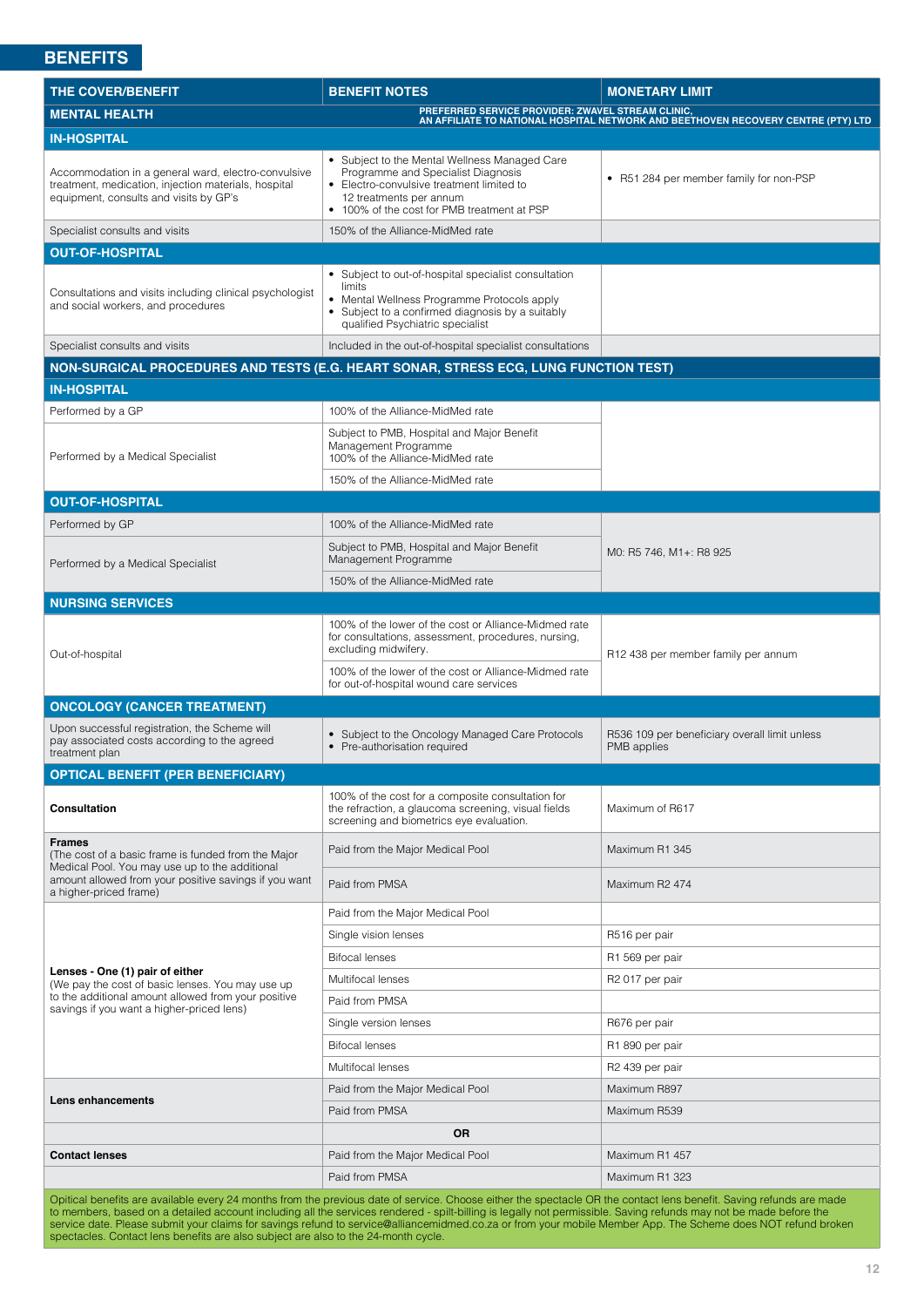| <b>ORGAN TRANSPLANTS</b>                                                               |                                                                                                                                                                       |
|----------------------------------------------------------------------------------------|-----------------------------------------------------------------------------------------------------------------------------------------------------------------------|
| Harvesting of organ and transplantation - post-opera-<br>tive anti-rejection medicines | • Subject to Public Hospital Protocols and<br>Evidence-Based Medicine<br>• Detailed treatment plans are required<br>• Pre-authorisation required<br>• Subject to PMBs |

| <b>THE COVER/BENEFIT</b>                                              | <b>BENEFIT NOTES</b>                                                                                                                                                                                                                                                                  | <b>MONETARY LIMIT</b>                                                                                                     |  |
|-----------------------------------------------------------------------|---------------------------------------------------------------------------------------------------------------------------------------------------------------------------------------------------------------------------------------------------------------------------------------|---------------------------------------------------------------------------------------------------------------------------|--|
| PATHOLOGY (BLOOD & OTHER TESTS TO DIAGNOSE ILLNESS) *                 |                                                                                                                                                                                                                                                                                       |                                                                                                                           |  |
| In-hospital                                                           | Subject to hospital admission authorisation                                                                                                                                                                                                                                           | Unlimited                                                                                                                 |  |
| Out-of-hospital                                                       | • Preferred provider laboratory                                                                                                                                                                                                                                                       | M0: R6 082, M1+: R9 448<br>5% co-payment up to a maximum of R50 for the use of<br>a non-preferred provider                |  |
| <b>PROSTHESIS</b>                                                     |                                                                                                                                                                                                                                                                                       |                                                                                                                           |  |
| Cardio/Vascular prostheses and appliances                             | To include:<br>• Stents (cardiac, peripheral and aortic)<br>• Valves<br>• Pacemakers<br>• Implantable defibrillators                                                                                                                                                                  | R59 105 per family per annum                                                                                              |  |
| Joint prostheses                                                      | • Subject to failed conservative treatment<br>and the Joint Replacement Protocol<br>• To include: Hip, knee, shoulder and elbow only                                                                                                                                                  | Maximum of two levels per R50 240 per member<br>family per annumb, Subject to R5 000 co-pay per joint<br>unless motivated |  |
| (Orthopaedic) Spinal protheses and appliances                         | • Subject to failed conservative treatment and Risk<br>Management<br>• To include:<br>• Spinal fixation devices<br>(maximum two (2) levels unless motivated)<br>• Fixation devices: non-spinal<br>• Implantable Devices, Disc Prothesis,<br>Kyphoplasty<br>• Bone lengthening devices | R59 105 per member family per annum                                                                                       |  |
| Neuro stimulators and deep brain stimulators                          |                                                                                                                                                                                                                                                                                       | R35 463 per member family per annum                                                                                       |  |
| Internal sphincters and stimulators                                   |                                                                                                                                                                                                                                                                                       | R56 741 per member family per annum                                                                                       |  |
| Intraocular lenses                                                    |                                                                                                                                                                                                                                                                                       | R3 923 per lens per member family per annum                                                                               |  |
| External prostheses (not surgical implanted)                          |                                                                                                                                                                                                                                                                                       | R45 519 per member family per annum                                                                                       |  |
| <b>RADIOLOGY AND RADIOGRAPHERS (IN AND OUT OF HOSPITAL)</b>           |                                                                                                                                                                                                                                                                                       |                                                                                                                           |  |
| General                                                               | 100% of the lower of the cost or Alliance-MidMed rate                                                                                                                                                                                                                                 | M: R1 616, M1: R2 524, M2: R3, 760, M3+: R4 729                                                                           |  |
| Specialised (e.g., MRI & CT Scans)                                    | Pre-authorisation required                                                                                                                                                                                                                                                            | R12 619 per member family per annum                                                                                       |  |
| REMEDIAL AND OTHER THERAPIES AND ALTERNATIVE HEALTHCARE PRACTITIONERS |                                                                                                                                                                                                                                                                                       |                                                                                                                           |  |
| <b>SPEECH THERAPISTS &amp; SOCIAL WORKERS</b>                         | AUDIOLOGISTS, DIETICIANS, OCCUPATIONAL THERAPISTS, PODIATRISTS, HEARING AID ACOUSTICS,                                                                                                                                                                                                |                                                                                                                           |  |
| In-hospital                                                           | Subject to Managed Care Protocols and                                                                                                                                                                                                                                                 | R5 226 per member family per annum                                                                                        |  |
| Out-of-hospital                                                       | Treatment Plans from referring doctor                                                                                                                                                                                                                                                 |                                                                                                                           |  |
| HOMEOPATHY, NATUROPATHY, OSTEOPATHY, CHIROPRACTICS AND ORTHOPTICS     |                                                                                                                                                                                                                                                                                       |                                                                                                                           |  |
| Consultations<br>Medication                                           | 100% of MRP<br>• Subject to available funds in the PMSA<br>• Homepathy and Naturopathy are subject to<br>R <sub>10</sub> co-payment per consultation                                                                                                                                  |                                                                                                                           |  |
| PHYSIOTHERAPISTS AND BIOKINETICISTS                                   |                                                                                                                                                                                                                                                                                       |                                                                                                                           |  |
| In-hospital                                                           | No limit to intensive care                                                                                                                                                                                                                                                            | R7 462 per member family                                                                                                  |  |
| Out-of-hospital                                                       | Subject to available positive member savings                                                                                                                                                                                                                                          |                                                                                                                           |  |
| <b>RENAL DIALYSIS</b>                                                 |                                                                                                                                                                                                                                                                                       |                                                                                                                           |  |
| Acute and chronic                                                     | Subject to the Disease Management Programme<br>• Pre-authorisation required                                                                                                                                                                                                           |                                                                                                                           |  |
| <b>COLONOSCOPY</b>                                                    |                                                                                                                                                                                                                                                                                       |                                                                                                                           |  |
| In-hospital and out-of-hospital                                       | • Colonoscopy (in-hospital and out-of-hospital)<br>(subject to per beneficiary, per annum<br>sub-limit Refer D21)<br>• 100% of the lower of the cost or<br>Alliance-MidMed rate                                                                                                       | • R5 700 per beneficiary per annum                                                                                        |  |
| <b>GASTROSCOPY</b>                                                    |                                                                                                                                                                                                                                                                                       |                                                                                                                           |  |
| In-hospital and out-of-hospital                                       | • Gastroscopy (in-hospital and out-of-hospital)<br>(subject to per beneficiary, per annum sub-limit<br>Refer D21)<br>• 100% of the lower of the cost or<br>Alliance-MidMed rate                                                                                                       | R3 000 per beneficiary per annum                                                                                          |  |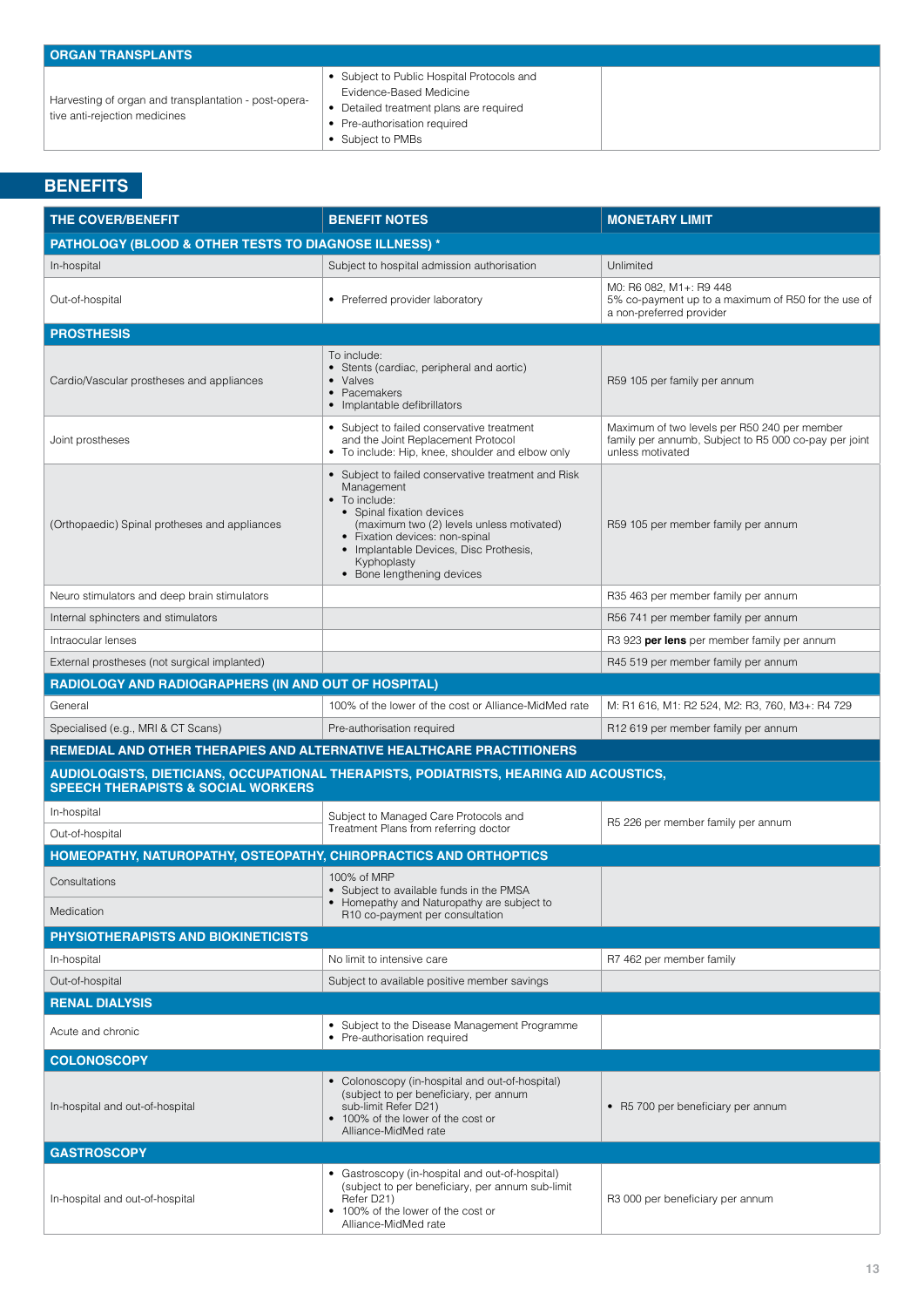<span id="page-13-0"></span>

| <b>TRAUMA</b>             |                                                                                        |                                                                                                                                                                                                                                                                                                     |                                  |  |
|---------------------------|----------------------------------------------------------------------------------------|-----------------------------------------------------------------------------------------------------------------------------------------------------------------------------------------------------------------------------------------------------------------------------------------------------|----------------------------------|--|
| <b>Trauma Counselling</b> |                                                                                        |                                                                                                                                                                                                                                                                                                     | R2 605 per beneficiary per annum |  |
|                           |                                                                                        | SURGICAL PROCEDURES (HEALTH PROFESSIONAL RATES) & MINOR IN-ROOMS SURGICAL PROCEDURES                                                                                                                                                                                                                |                                  |  |
| Performed by GP           |                                                                                        | • Subject to the hospital and Major Benefit<br>Management Programme<br>• Pre-authorisation required                                                                                                                                                                                                 |                                  |  |
| Performed by Specialists  |                                                                                        | • Excluding services provided in respect of maternity<br>and organ transplants                                                                                                                                                                                                                      |                                  |  |
|                           |                                                                                        | Minor In-Room procedures performed by a GP: For easy access, affordability and confidentiality reasons the Scheme approved a list of small procedures that your<br>doctor can perform in the rooms, instead of in a hospital. We pay your doctor an enhanced fee for these services, which include: |                                  |  |
| 0857/0853                 | Bursae and Ganglia (cysts)                                                             | Excision (surgical removal), aspiration (removing the fluid with a suction tube) or injection (no aftercare). Exci-<br>sion, small Bursa or Ganglion (cysts, usually around the knee or elbow)                                                                                                      |                                  |  |
| 0244                      | Chemo-cryotherapy                                                                      | Benign lesions (wound, blister or a nodule)                                                                                                                                                                                                                                                         |                                  |  |
| 0237                      | Deep skin biopsy with<br>anaesthetic suturing (stitches<br>or staples to close wounds) |                                                                                                                                                                                                                                                                                                     |                                  |  |
| 0922                      | Hands                                                                                  | Remove foreign bodies requiring incision, under local anaesthetic                                                                                                                                                                                                                                   |                                  |  |
| 0310                      | Lacerations or scars                                                                   |                                                                                                                                                                                                                                                                                                     |                                  |  |
| 0305                      | Needle biopsy                                                                          | Soft tissue                                                                                                                                                                                                                                                                                         |                                  |  |
| 0259                      | Removal of foreign bodies                                                              |                                                                                                                                                                                                                                                                                                     |                                  |  |
| 0244                      | Repair of the nail bed                                                                 |                                                                                                                                                                                                                                                                                                     |                                  |  |
| 0307                      | Scars                                                                                  | Minor procedures                                                                                                                                                                                                                                                                                    |                                  |  |
| 0308                      |                                                                                        | Additional wound stitched at the same session                                                                                                                                                                                                                                                       |                                  |  |
| 0301                      |                                                                                        | Repair by a small skin graft                                                                                                                                                                                                                                                                        |                                  |  |
| 0315                      |                                                                                        | Excision of large benign tumour                                                                                                                                                                                                                                                                     |                                  |  |
| 0311                      |                                                                                        | Excision of large benign tumor (more than 5cm)                                                                                                                                                                                                                                                      |                                  |  |
| 0245                      | Skin                                                                                   | Removal of a benign lesion by curetting first lesion                                                                                                                                                                                                                                                |                                  |  |
| 0233                      |                                                                                        | Drainage of subcutaneous abscess and Onychia                                                                                                                                                                                                                                                        |                                  |  |
| 0255                      |                                                                                        | Removal of a benign lesion by curetting - subsequent lesion                                                                                                                                                                                                                                         |                                  |  |
| 0246                      |                                                                                        | Treatment by Chemo-cryotherapy                                                                                                                                                                                                                                                                      |                                  |  |
| 0241                      |                                                                                        | Lesion by Chemo-cryotherapy - subsequent lesion                                                                                                                                                                                                                                                     |                                  |  |
| 0242                      |                                                                                        | Lesion by Chemo-cryotherapy - maximum event                                                                                                                                                                                                                                                         |                                  |  |
| 0243                      |                                                                                        | Drainage of major hand or foot infection                                                                                                                                                                                                                                                            |                                  |  |
| 0257                      |                                                                                        | Intralesional injection, single                                                                                                                                                                                                                                                                     |                                  |  |
| 0223                      |                                                                                        | Removal of foreign body - Chemo-cryotherapy                                                                                                                                                                                                                                                         |                                  |  |
|                           |                                                                                        | Removal of malignant lesions                                                                                                                                                                                                                                                                        |                                  |  |
| 0261                      |                                                                                        | Removal of foreign body deep to deep fascial (except hands)                                                                                                                                                                                                                                         |                                  |  |
| 0300                      | Stitching of minor wounds                                                              | With or without local anaesthesia including normal aftercare                                                                                                                                                                                                                                        |                                  |  |
|                           | Male circumcision in GP rooms                                                          | GP rooms must comply with legal and clinical requirements                                                                                                                                                                                                                                           |                                  |  |

The Scheme will pay an Enhanced Consultation rate of R558 and a facility fee should a GP perform the listed surgical procedures in the rooms. Enhanced Consultations are limited to three (3) per annum. If not performed at the GP rooms, a R1 500 co-payment applies.

# **HEALTH MANAGEMENT**

# **PROGRAMMES AND ILLNESS MANAGEMENT**

#### **HOSPITALISATION**

If either you or your dependant is hospitalised, please phone for pre-authorisation on **0860 00 2101**, at least 72 hours in advance. In the event of an emergency, please notify us within 48 hours of admission. Shorter notice will attract a co-payment of R1 500 to the hospital on the day of admission.

When you call for pre-authorisation, please have the following information ready:

- Your membership number<br>• Details of dependant requ
- Details of dependant requiring the treatment<br>• Name and address of admitting doctor
- Name and address of admitting doctor<br>• The name and address of the referring
- The name and address of the referring doctor (where applicable)
- Date of admission<br>• Medical condition
- Medical condition ICD 10 (diagnosis) code and/or CPT (procedure) code
- Type of procedure/operation (where applicable)
- Name of hospital or clinic • Expected length of stay
-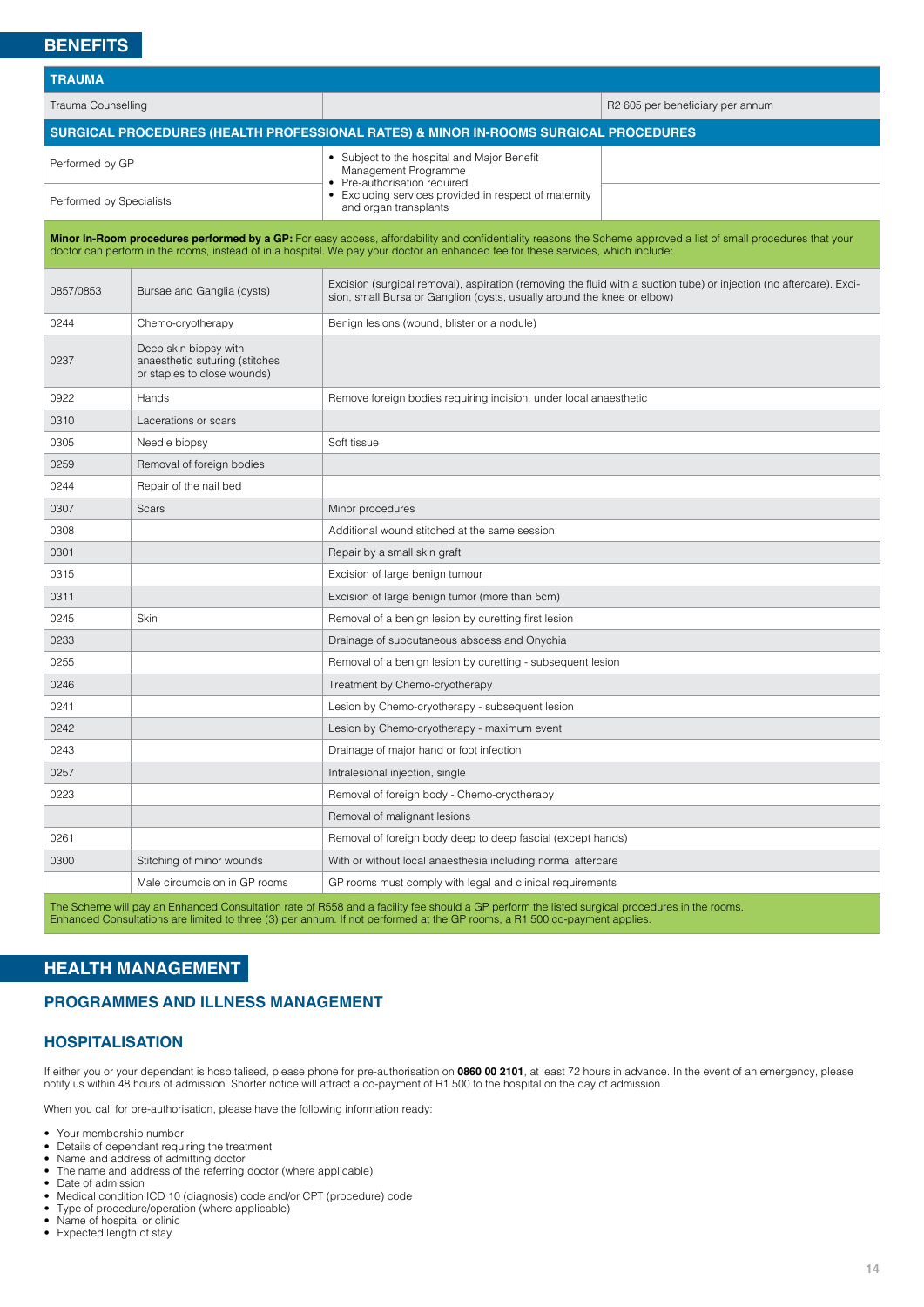# **HEALTH MANAGEMENT**

#### **MEDICINES**

We have one of the most generous medicine benefits in the industry, and to maintain the benefit, require cautious use by all of us. Please avoid unnecessary or inappropriate use or prescriptions that are too expensive compared to other similar products.

Because medicines account for about 35% of our expenditure, we have implemented measures to assist you, including Maximum Medical Aid Price (MMAP), that sets a price limit on what the Scheme will pay for any group of medicines that have a similar clinical effect, allowing for access to appropriate medicines, but loading co-payments on more expensive similar medicines.

Generic substitution is controlled, and great quality alternatives are offered in South Africa. Our expert service provider evaluates the medicines, and where we offer access to the more cost-effective "generics," it is without compromising quality (we do a second check), and we urge you to discuss the preference with your doctor. You can also call Mediscor on the numbers in the benefits table.

The government have also intervened and established a set price per medicine product and a set dispensing fee (the so-called Single-Exit Price). Alliance-MidMed retains the MMAP price, that sets a realistic price for products within a specific group of medicines, allowing a choice of at least two (2) products. The Scheme will pay the lesser amount of SEP or MMAP. This list will apply to both the Acute and the Chronic Medicine Benefits.

#### **CHRONIC MEDICINE PROGRAMME**

The Chronic Medicine programme authorises payment of appropriate, high quality and cost-effective medicines. The following qualify for access to the Chronic Medicine Programme:

- Medicines for life-threatening illnesses such as insulin-dependent diabetes
- Medicines used on an ongoing basis to treat disabling medical challenges
- Chronic illnesses such as rheumatoid arthritis that significantly affect productivity and quality of life in exceptional instances very expensive short-term medicines that will prevent other expensive trees. • In exceptional instances, very expensive short-term medicines that will prevent other expensive treatment in future, such as hospitalisation

Access to the Chronic Medicines Benefit is restricted and requires a formal authorisation process to be followed. Note that certain "chronic conditions" may not qualify for benefits. Call us on **0860 00 2101** to verify if your chronic medicines qualify for the benefit. Typical exclusions are symptomatic conditions that should first be addressed through lifestyle changes and intermittent medicines used (e.g. irritable bowel syndrome), or the milder forms of some conditions (for example, cholesterol medicines in otherwise low-risk individuals who should focus on lifestyle changes).

Also, note that authorisation of your medicines onto the programme does not guarantee full payment. The day-to-day medicine benefit is paid from the MMP. When chronic medicine is then declined for use on the chronic programme, it will also not be paid from the day-to-day medicine benefit. Your positive PMSA balance may be used to pay for this benefit.

#### **ADMINISTERING THE CHRONIC MEDICINE PROGRAMME**

We administer the chronic medicines programme through the Mediscor ChroniLine. If either you or a dependant requires chronic medication, do the following:

- 1. Take your script to your pharmacy
- 2. Your provider (doctor/pharmacist) can register a new chronic condition or discuss certain medications with the clinical team or make changes to existing medication or motivate a request by contacting the ChroniLine directly on **0860 119 553**
- 3. Information about the condition/drugs such as test results will be required in keeping with the Entry and Diagnostic criteria and Clinical Rules, available on request
- 4. If all criteria are met, the doctor or pharmacist will be informed immediately, and the authorisation will be processed. You can claim medication immediately
- 5. If the registration is rejected, or held in waiting because we await additional information, the doctor or pharmacist will be informed of the reasons.
- We will also send you a letter with the details

If you are already registered, only renew your application once your authorisation has expired or if you have had a change in the dosage or type of medication. Your authorisation may extend beyond the validity of your prescription (prescriptions are legally valid for 6 months). When your repeat prescription is complete, please consult with your doctor, ensure that a thorough examination is done, and obtain a new prescription from your doctor. Please ensure that you make copies and retain for your record purposes in the event of changing pharmacies.

Please enquire from ChroniLine, or use the look-up at www.mediscor.co.za to see which medicines are covered by the Chronic Medicine Programme or the Maximum Medical Aid Price (MMAP). If it is not covered, you will be required to make a co-payment upon collecting your medicine.

#### **ONCOLOGY (CANCER)**

We have contracted with a specialist oncology manager, who co-ordinates on detail treatment plans with your treating specialist. Contact us on **0860 00 2101** should you need to access this benefit.

#### **LONG-TERM CHRONIC ILLNESS**

#### **PMB AND CDL**

We cover the 26 Conditions prescribed in the Chronic Disease List (CDL) and a range of non-CDL chronic conditions.

The CDL conditions include:

| Cardiovascular Conditions             | Dysrhythmias, Cardiac Failure, Cardiomyopathy, Coronary Artery Disease, Hyperlipidaemia, Hypertension     |
|---------------------------------------|-----------------------------------------------------------------------------------------------------------|
| Auto-Immune Disorders                 | Rheumatoid Arthritis, Systemic Lupus Erythematosus                                                        |
| Endocrine                             | Addison's Disease, Diabetes Insipidus, Diabetes Mellitus Type 1, Diabetes Mellitus Type 2, Hypothyroidism |
| Gastro-intestinal Disorders           | Crohn's Disease, Ulcerative colitis                                                                       |
| Haematology                           | Haemophilia                                                                                               |
| Immune and Lympathic System           | <b>HIV/AIDS</b>                                                                                           |
| Neurological Disorders                | Epilepsy, Multiple Sclerosis, Parkinson's Disease                                                         |
| Ophthalmology                         | Glaucoma                                                                                                  |
| Psychiatric                           | Bipolar Mood Disorder, Schizophernia                                                                      |
| <b>Chronic Renal Disorders</b>        | <b>Chronic Renal Disease</b>                                                                              |
| <b>Chronic Respiratory Conditions</b> | Asthma, Bronchiectasis, Chronic Obstructive Pulmonary Disease (COPD)                                      |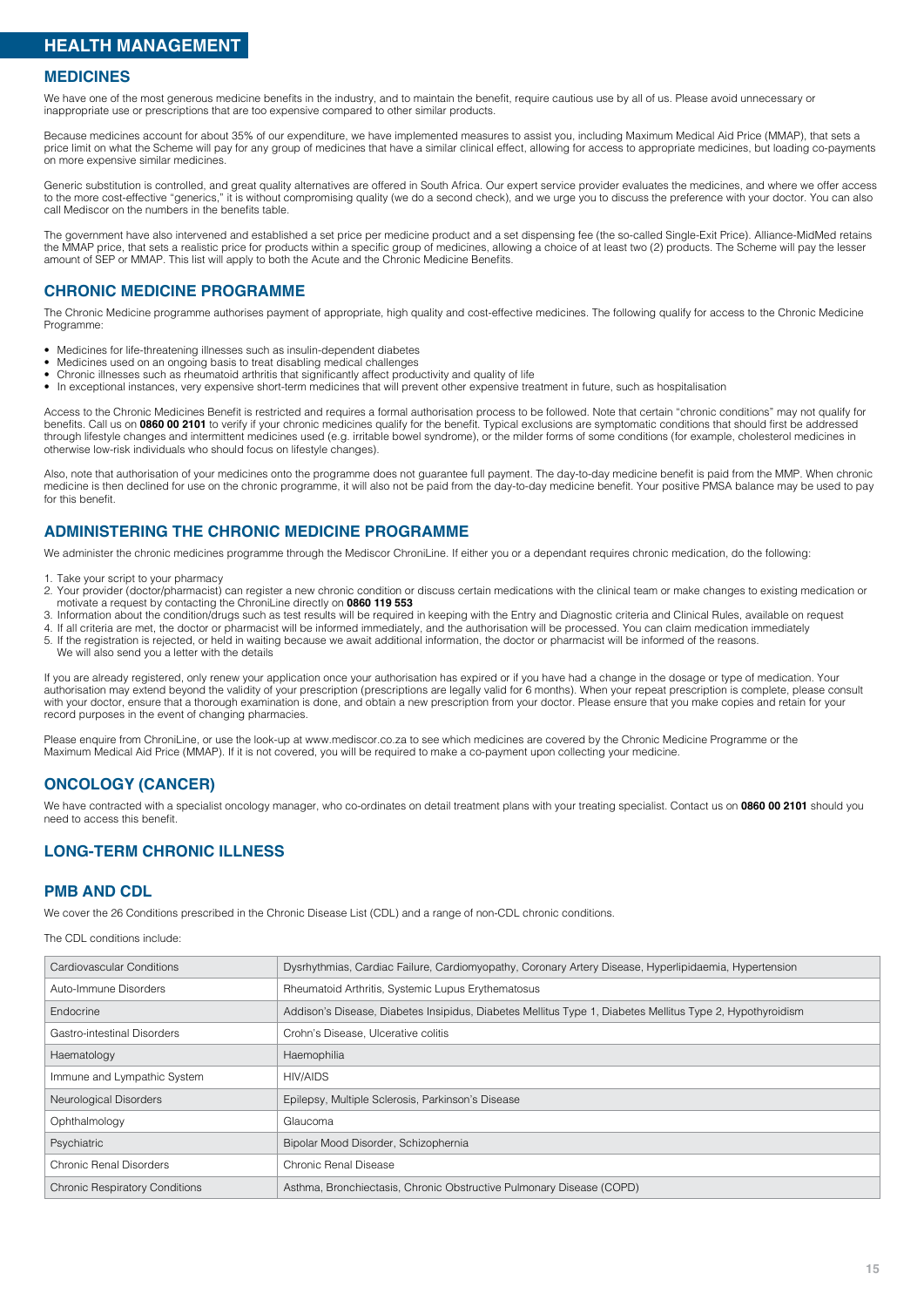<span id="page-15-0"></span>Expensive biological medicines such as Revellex, Enbrel and Avonax are excluded from PMB/CDL funding.

#### **MAJOR/SPECIALISED ILLNESSES**

As a rule, pre-authorisation is required when a procedure or treatment is paid from the Major Medical Pool. When you are considered a higher risk, e.g. seniors or you suffer from a serious medical condition or multiple chronic conditions, we will ask you to attend a medical examination or go for a second opinion before you undergo major surgery or treatment.

Below, for reference, please find some examples and we encourage you to phone us at **0860 00 2101** or email us a[t auth@alliancemidmed.co.za so](mailto:auth%40alliancemidmed.co.za?subject=) that we can assist you in accessing the best treatment and care:

| Neurology                        | Myelogram (Spinal Cord X-ray or CT Scan), 48-hour halter EEG, Electro-convulsive Therapy, Hyperbaric Oxygen Treatment                                                                                                                                                                                          |
|----------------------------------|----------------------------------------------------------------------------------------------------------------------------------------------------------------------------------------------------------------------------------------------------------------------------------------------------------------|
| Ophthalmology                    | Cataract Removal, Meibomian Cyst Removal (gland in the eyelid), Pterygium Removal (growth on the cornea of the eye),<br>Trabeculectomy (reducing pressure in a glaucoma patient's eye). Treatment of Diseases of the Conjunctiva (eye membrane and<br>the inner eyelid)                                        |
| Ear, Nose and Throat (ENT)       | Antroscopies and Nasendoscopy (inspection of the sinus), Direct Laryngoscopy, Grommets, Myringotomy (reliving pressure in the<br>eardrum), Nasal Cautery (burning), Nasal Scans and Surgery, Functional Nasal And Sinus Surgery, Tonsillectomy                                                                 |
| Cardiovascular                   | 24-hour Halter ECG, Blood Transfusions, Carotid Angiograms, Coronary Angiogram, Coronary Angioplasty (restoring blood flow<br>through the artery), Plasmapheresis (separation of blood cells)                                                                                                                  |
| Respiratory                      | Bronchography, Bronchoscopy, Treatment of Adult Influenza, Treatment of Adult Respiratory Tract Infections                                                                                                                                                                                                     |
| Gynaecology                      | Cervical Laser Ablation, Colposcopy, Cone Biopsy, Dilatation and Curettage, Hysteroscopy, Incision and Drainage of Bartholin's<br>Cyst, Marsupialisation (surgical removal) of Bartholin's Cyst (gland), Tubal Ligation (permanent birth control)                                                              |
| Obstetrics                       | Childbirth in non-hospital, Amniocentesis (using a needle to extract a sample of the fluid that surrounds the fetus in pregnancy)                                                                                                                                                                              |
| Gastro-intestinal                | In out-of-hospital subject to beneficiary per annum. Colonoscopy, ERCP (scope of the stomach), Gastroscopy, Oesophagoscope<br>(examing the inside of the throat), Sigmoidoscopy (internal examination of the colon)                                                                                            |
| Orthopaedic                      | Arthroscopy, Back and Neck Surgery, Bunionectomy, Carpal Tunnel Release, Conservative Back and Neck Treatment, Ganglion<br>Surgery, Joint Replacements                                                                                                                                                         |
| Renal                            | <b>Dialysis</b>                                                                                                                                                                                                                                                                                                |
| Urology                          | Cystoscopy, Prostate Biopsy, Vasectomy                                                                                                                                                                                                                                                                         |
| General procedures and treatment | Biopsy of a Breast Lump, Drainage of Subcutaneous Abscess (under the skin), Removal of Extensive Skin Lesions (abnormal<br>growth or appearance), Removal of Minor Skin Lesions, Laparoscopy, Lymph Node Biopsy, Nail Surgery, Open Hernia Repairs,<br>Superficial Foreign Body Removal, Treatment of Headache |
| Colonscopy                       | R5 700 per beneficiary per annum in and out of hospital subject to beneficiary per annum (100% AM rate)                                                                                                                                                                                                        |
| Gastroscopy                      | R3 000 per beneficiary per annum in and out of hospital subject to beneficiary per annum (100% AM rate)                                                                                                                                                                                                        |

The cost of anaesthetics for gastroscopies and colonoscopies are covered up to R550, and it is subject to pre-authorisation. For all other out-patient procedures, the costs of anaesthetists (if any) are only covered if pre-authorised by us.

#### **SPECIALIST SERVICE BENEFITS**

#### **OPTICAL (EYE CARE)**

The professional staff at a leading university advised us about the Scheme's optical benefits, and we manage the benefit in-house. If you have queries or concerns, however, please contact us at **086 00 2101** for assistance.

#### **ENHANCEMENTS**

#### **LIFESTAGES BENEFIT**

Our generous Lifestages Benefit Programme provides for a compulsory Immunisation and Vaccination Programme and a range of additional vaccinations, and an early detection programme to better engage members regarding their health risks.

The lifestyle programme is run under the Know-Your-Numbers – Know-Your-Health-Risks banner and focuses on improving your quality of life, reducing your utilisation of health services, and reducing the overall costs of healthcare in the medium and then the long term.

The Lifestages benefits must be pre-authorised. Call us on **0860 00 2101** for more information.

Should you have a family history of breast or prostate cancer, please contact our clinical team, for guidance on prevention and screening. We pay for prescribed female contraceptives and preventative dentistry, according to set protocols. Please email us a[t service@alliancemidmed.co.za f](mailto:service%40alliancemidmed.co.za?subject=)or more information.

#### **PERSONAL MEDICAL SAVINGS ACCOUNT (PMSA)**

5% Of your contributions are allocated to the PMSA to provide for specific benefits such as chiropractors and naturopaths, and day-to-day healthcare expenses that are not covered by the Scheme. What you do not use in one (1) year, will be carried over to the next year, or paid out to you (or to your new medical Scheme) five (5) months after you have terminated your membership.

We distinguish between current year savings and prior year (positive) savings, and certain benefits (e.g., optical) have a maximum amount that may be paid from the PMSA.

Except for benefits that only pay from the PMSA, other PMSA refunds must be authorised by you and certain benefits are not paid to health professionals, but directly to you, who must pay the health professional.

On 1 January each year, you receive the full annual savings allocation and the amounts that have not been utilised from the previous year. The total amount to be set aside in your PMSA for the year is calculated by multiplying the savings portion of your monthly contribution by 12 (or by the remaining number of months in the year, if you join later than 1 January). The Scheme automatically allocates your monthly contribution that applies to savings, to your PMSA in advance.

This 'upfront' allocation is recalculated when dependants are added (the allocation increases) or removed (the allocation decreases) during the year. If the amount claimed from your PMSA during the year exceeds the amount paid during the year (e.g., if a member or dependant resigns and the recalculated allocation is less than the money already claimed from the PMSA), the difference will be regarded as a debt that is repayable to the Scheme.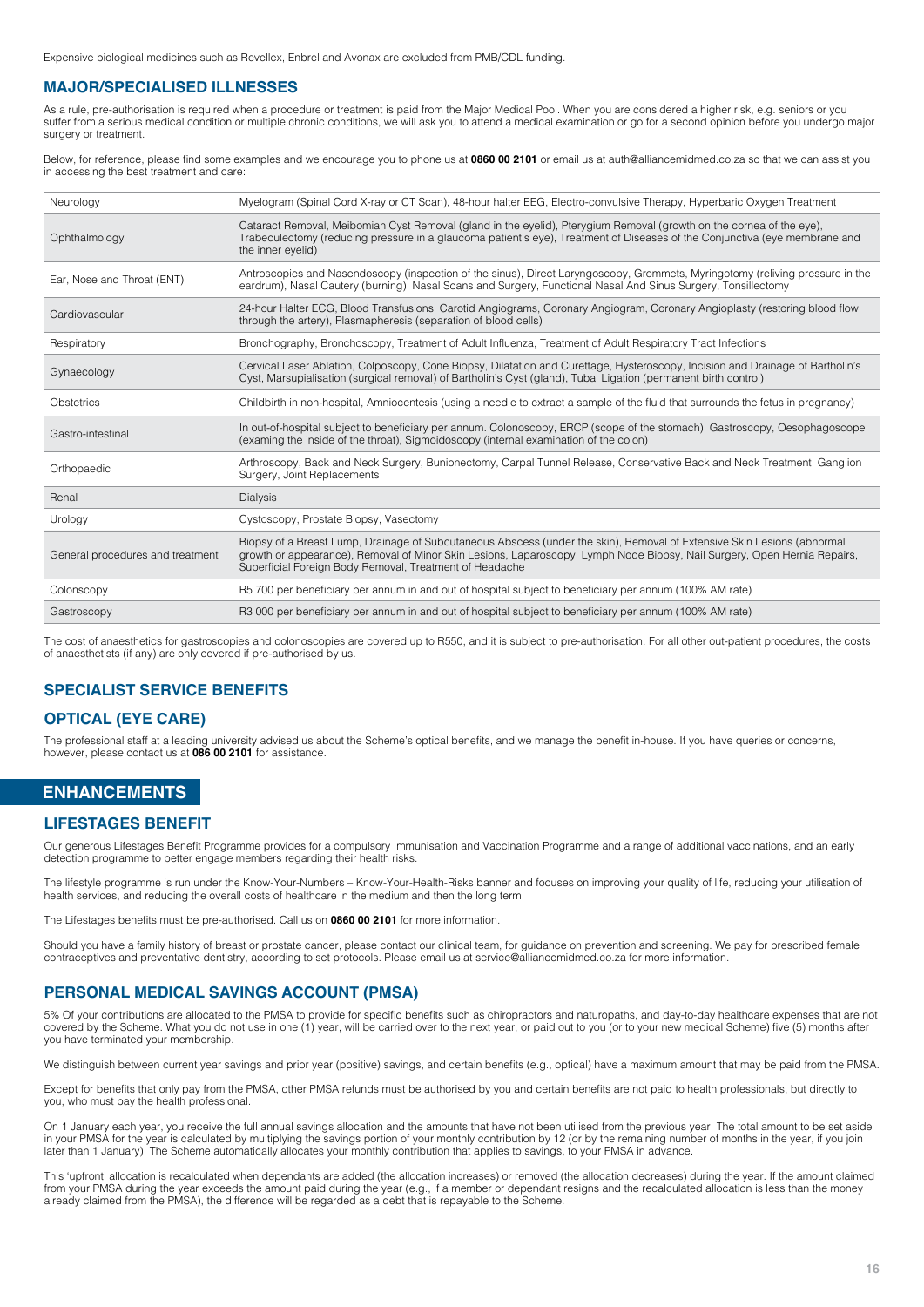The PMSA has several benefits:

- You control your PMSA expenditure
- Unused PMSA balances (accumulated balances) can be carried over from one (1) year to the next
- You can use your positive PMSA for valid claims when available MMP benefits are depleted • Pay the members' portions of an account where a Provider has charged above Alliance-MidMed Rate (exceptions apply)
- On application, to pay for medical expenses which the Scheme is not liable for (stale claims, etc.)
- Claims will be processed according to the date of treatment. Claims from the previous benefit year cannot be paid from the current year's
- PMSA. You may use the balance brought forward from the previous year to settle claims for the current benefit year

By law, health professionals may submit claims for services rendered to you for up to four (4) months after the date of service. Consequently, the Scheme must provide for claims that may still be outstanding during this time.

#### **EX-GRATIA BENEFIT**

The Scheme manage benefits through monetary limits, best practice medical standards and guidelines, limits on the number of consultations and medicine, clinical evaluation by a team of medical personnel trained in medical funding evaluation and affordability criteria.

If you require additional benefits you may use their Personal Medical Savings Account (PMSA) if it is not a Scheme Exclusion (the Medical Schemes Act determine that exclusions may not be paid from the Major Medical Pool or from the PMSA). And then additional benefits can be requested through the Ex-Gratia process.

Members can also apply for Ex-Gratia benefits, which are evaluated by a clinical team and then considered by the Board of Trustees. Please contact us on **0860 00 2101** or visit the website (www.alliancemidmed.co.za) for more information on the Ex-Gratia process.

#### **PRE-AUTHORISATION REQUIRED**

Most of the benefits in the MMP will be subject to pre-authorisation. Please call **0860 00 2101** when you are unsure whether you should obtain pre-authorisation.

Note that the following do not require pre-authorisation:

- Tonsils
- **Grommets**
- Normal delivery • Hysterectomy
- **Sterilisation**
- Cholecystectomy<br>• Bunions
- Bunions
- **Cataracts**
- **Breast biopsy**
- Varicose veins

We reserve the right to implement utilisation controls where health professionals seem to use the service more than usual.

#### **PERSONAL HEALTH ADVISOR SERVICE**

The Emergency Call Centre introduced its Health Access Programme, including Health counselling, an audio health library and health professional selection. You may access these and many other services through the Scheme's emergency number **0860 255 426** (Europ Assistance).

The services include the following:

- General medical advice and information
- Advice on chronic conditions (e.g., high blood pressure, epilepsy, etc.)
- Advice on allergies and poisons
- Advice on traveller's immunisations and tropical diseases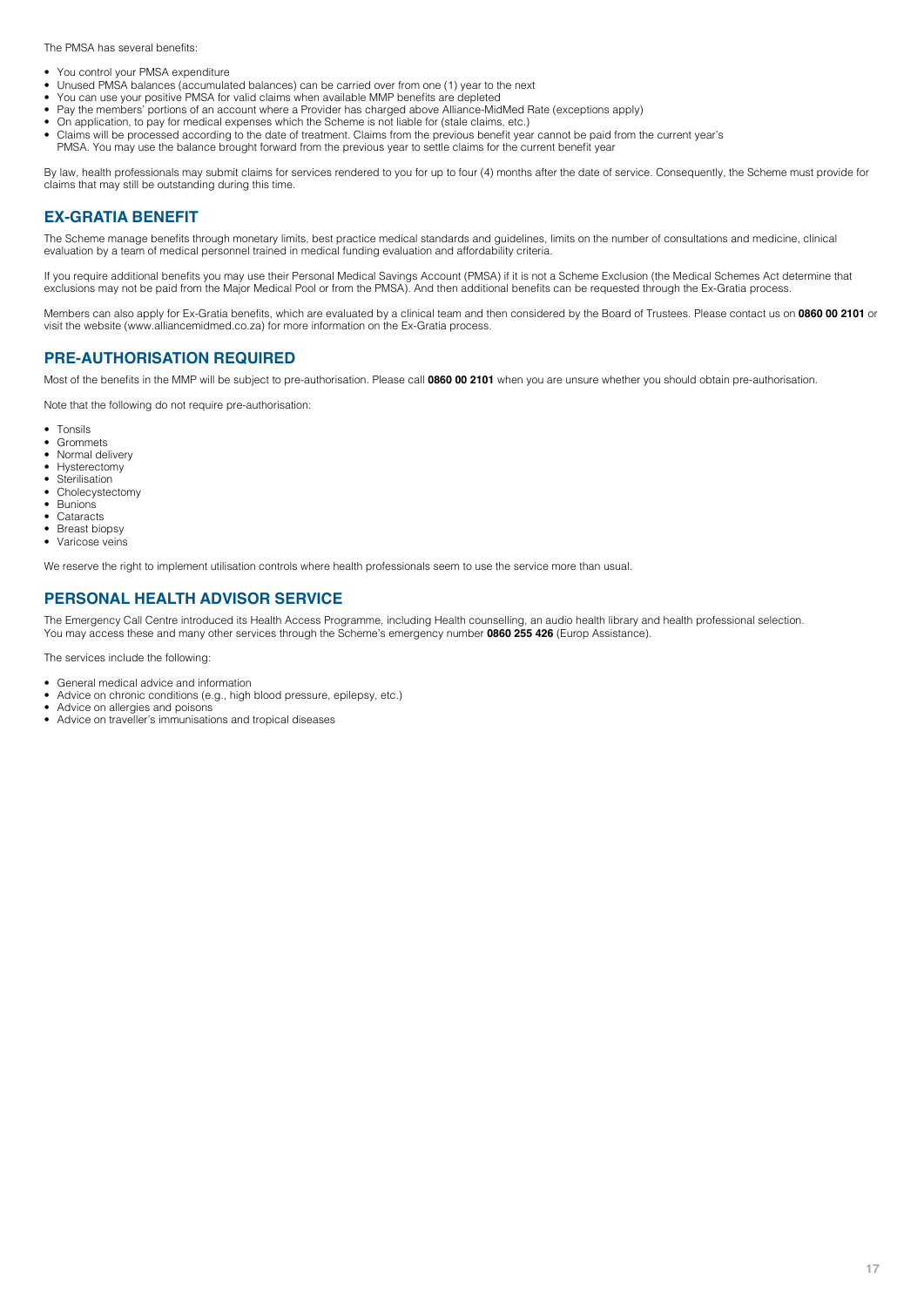# <span id="page-17-0"></span>**IMPORTANT BENEFIT MANAGEMENT MATTERS**

## **PREFERRED SERVICE PROVIDER SCHEDULE**

| <b>SERVICE</b>                      |                                                                                                          |  |  |
|-------------------------------------|----------------------------------------------------------------------------------------------------------|--|--|
| Emergency management and evacuation | Europ Assistance                                                                                         |  |  |
| Alcoholism and drug dependency      | Please call us at 0860 00 2101 for information                                                           |  |  |
| Pathology                           | Ampath                                                                                                   |  |  |
| Psychiatric facility                | Zwavel Stream Clinic, an affiliate of National Hospital Network and Beethoven<br>Recovery Centre Pty LTD |  |  |
| Medicine management                 | Mediscor                                                                                                 |  |  |

## **CO-PAYMENT SCHEDULE**

| <b>BENEFIT</b>                                       | <b>CO-PAYMENT</b>                                                                                                                                                                                                                  |  |
|------------------------------------------------------|------------------------------------------------------------------------------------------------------------------------------------------------------------------------------------------------------------------------------------|--|
| Hospitalisation: In-patient                          | R1 500 co-payment if not authorised 72 hours before a planned procedure or within<br>24 hours following an emergency                                                                                                               |  |
| Hospitalisation: Out-patient                         | R50 co-payment per out-patient visit. If the treating doctor classifies that out-patient<br>visit as a medical emergency or if you are admitted to the hospital directly from the<br>emergency centre, NO co-payment is applicable |  |
| Alternative healthcare practitioner                  | R10 co-payment per consultation                                                                                                                                                                                                    |  |
| Consultations: General practitioner: Out-of-hospital | Any fees charged above the Alliance-MidMed rate.<br>Unscheduled consultations will be for the member's account                                                                                                                     |  |
| Dentistry                                            | See Dental Benefit Guide (see page 7)                                                                                                                                                                                              |  |
| Out-of-hospital pathology and medical technology     | 5% co-payment up to a maximum of R50 if Preferred Service Provider<br>Laboratory not used                                                                                                                                          |  |
| Organ transplant                                     | Unless services are at a PSP, a co-payment equal to the difference between the<br>actual cost incurred and the cost that would have been incurred had the PSP<br>been used                                                         |  |

## **TRAVEL ABROAD**

International benefits are excluded and if you incur costs abroad that the Scheme would ordinarily pay for in South Africa, and for which an insurer has not refunded you, we will refund you in South African Rands at the exchange rate on the date of the invoice, in a South African bank account. Submit your claims within one month of service.

Contact your bank, if you have a credit card, Europ Assistance or Google search "International Travel Insurance, South African Citizen."

Should you travel abroad for an extended period and require advanced supplies of your chronic medicines, please contact us a[t service@alliancemidmed.co.za a](mailto:service%40alliancemidmed.co.za?subject=)t least three weeks in advance. We will require a copy of your flight tickets to authorise the advance supply. Please also note specific Customs requirements when you take medicines on international travel.

#### **DEALING WITH EMERGENCIES AND TRAUMA**

Alliance-MidMed appointed Europ Assistance, an independent international medical emergency specialist to manage and coordinate our emergencies country-wide. Their task is the professional stabilisation, appropriate evacuation, and transport of emergency patients to the nearest facility that can treat your injuries.

Different responses are required for various emergencies and associated trauma. Below is a quick guide:

#### **WHAT WE COVER**

Incidents of physical and psychological emergencies and trauma, including:

- Bodily injury & medical (e.g. heart attack, poisoning, animal bite etc.)
- Motor vehicle accidents and hit & run
- Hijacking/Robbery

Note that the cover includes:

- Counselling
- Where appropriate, the escorted return of minors, inter-hospital transfers and compassionate visits
- In the event of sexual crimes, we provide prophylaxis (prevention of HIV contraction after exposure), and Anti-Retroviral medicines
- Emergency transport is also, in the judgement of our specialist emergency manager, available for victims of emotional harm, e.g. hijackings

#### **IDENTIFICATION**

- 1. Ensure that you always have a membership card on you for when emergency strikes.
- 2. Place a copy of your membership card from and back in the cubbyhole of your vehicle. Emergency services will look there for identification. Remember this when your children travel with others.
- 3. Ensure that your vehicles have emergency stickers which you can obtain for free from us on **0860 00 2101** o[r service@alliancemidmed.co.za.](mailto:service%40alliancemidmed.co.za?subject=)  Please place the stickers on side windows towards the back of your vehicle - they are less likely to be destroyed in an accident.
- Assault and child abuse • Crime-related trauma
- HIV exposure through rape or needle stick injury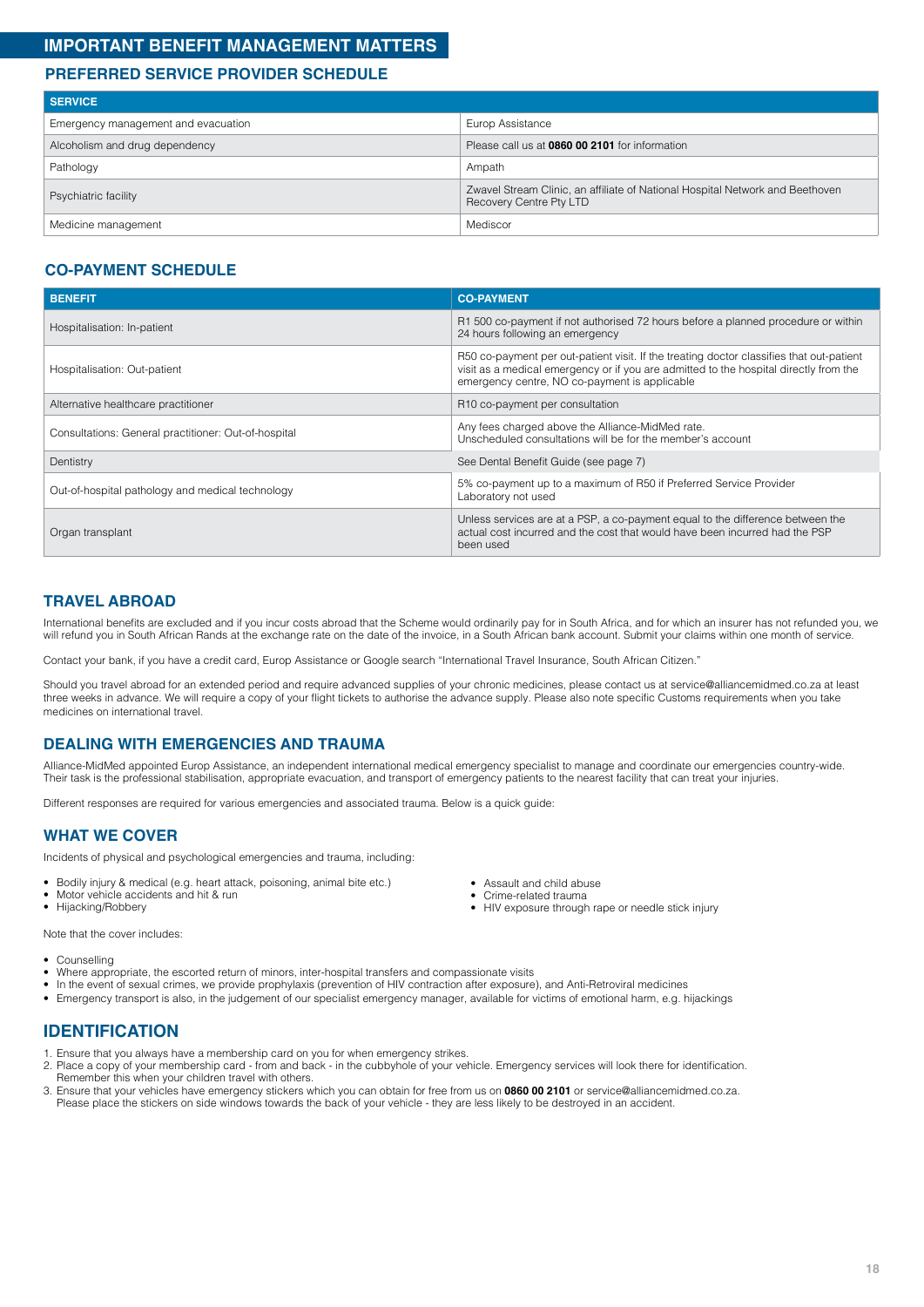<span id="page-18-0"></span>Emergencies are covered in full. When you have an emergency, do the following:

|                | <b>DEAL WITH THE EMERGENCY</b>                                                                                                                                                                               | <b>ENSURE ACCESS TO BENEFITS AND PAYMENT OF ACCOUNTS</b>                                                                                                            |
|----------------|--------------------------------------------------------------------------------------------------------------------------------------------------------------------------------------------------------------|---------------------------------------------------------------------------------------------------------------------------------------------------------------------|
| Who to contact | Call Europ Assistance on 0860 255 426 for telephone guidance<br>in the event of an emergency                                                                                                                 | Contact the Scheme at 0860 00 2101 within 24 hour of the emergency                                                                                                  |
| What they do   | • Guide you telephonically through the immediate crisis<br>• Dispatch appropriate emergency transport to you<br>• Identify the most appropriate hospital where the emergency<br>transport should take you to | • Authorisation for hospital treatment after you have been stabilised<br>• Action third-party cost recovery processes<br>• Contact your next of kin where necessary |

# **TRAUMA BENEFIT**

R2 605 per beneficiary per annum, if you were exposed to a traumatic event such as vehicle accidents, assault, hijacking, child abuse, armed robbery, family violence and animal attacks, the emergency and counselling benefits might be accessed to deal with the event, without having to obtain pre-authorisation.

# **ADDITIONAL REQUIREMENTS**

Where another person, through their actions or failure to act (e.g., an animal bite), cause your injury, we requirement a SAPS case number to initiate the recovery of the medical expenses. We will recover the medical costs from you if you fail to provide us with the SAPS case number and submit the required documents or fail to cooporate in the process fully.

# **WORK INJURIES, MOTOR VEHICLE ACCIDENTS AND THIRD-PARTY INJURIES**

The Workman's Compensation Fund pays the cost of injuries sustained at work, and the Motor Vehicle Accident Fund pays the cost of injuries sustained in a motor vehicle accident.

|                                                                        | <b>WORK INJURIES</b>                                                                                                                                                                                                                                                                                                                                                 | <b>MOTOR-VEHICLE ACCIDENTS</b>                                                                                                                                                                                                                                                                   | <b>THIRD PARTY CLAIMS</b>                                                                                                                                                                                                                                                                                         |
|------------------------------------------------------------------------|----------------------------------------------------------------------------------------------------------------------------------------------------------------------------------------------------------------------------------------------------------------------------------------------------------------------------------------------------------------------|--------------------------------------------------------------------------------------------------------------------------------------------------------------------------------------------------------------------------------------------------------------------------------------------------|-------------------------------------------------------------------------------------------------------------------------------------------------------------------------------------------------------------------------------------------------------------------------------------------------------------------|
| What we cover                                                          | Your employer must arrange with the<br>Workman's Compensation Fund to pay for<br>the costs of work injuries. We will recover the<br>cost of work injuries from you if we become<br>aware that you did not declare that you had<br>a work injury.                                                                                                                     | The cost of the first seven (7) days after<br>your injury. Additional cover will be<br>considered once you have appointed a<br>legal representative and provided us with<br>an undertaking to assist the Scheme in<br>recovering the medical costs from the Motor<br>Vehicle Accident (MVA) Fund | The cost of the first seven (7) days after<br>your injury. Additional cover will be<br>considered once you have appointed a<br>legal representative and provided us with<br>an undertaking to assist the Scheme in<br>recovering the medical costs from the Motor<br>Vehicle Accident (MVA) Fund                  |
| Your employer and the Scheme<br>Who to report to?<br>(within 48 hours) |                                                                                                                                                                                                                                                                                                                                                                      | The SAPS, the MVA and the Scheme<br>(within 48 hours)                                                                                                                                                                                                                                            | The SAPS, the Scheme (within 48 hours) and<br>vour insurer                                                                                                                                                                                                                                                        |
| <b>Typical costs</b>                                                   | Hearing aids and other injuries, diseases<br>and illnesses, (occupational asthma,<br>Broken limbs and other injuries,<br>including chronic medicines), and loss of<br>illnesses, and loss of functions like<br>functions like hearing and sight. (glasses),<br>hearing and sight<br>prostheses, etcetera                                                             |                                                                                                                                                                                                                                                                                                  | Assault, stab wounds, sports injuries,<br>injuries at school, and the loss of functions<br>like hearing and sight. It may also involve<br>injuries or illnesses that you incur while<br>undergoing treatment by a medical<br>professional or in a hospital, e.g., fall or<br>infection acquired while in hospital |
| What actions to take?                                                  | Contact us at 0860 00 2101 and provide the following:<br>• Your member number<br>• The principal member's surname, initials and first name<br>• The full name(s) of the person(s) injured<br>• The SAPS case number where applicable<br>• The date the injury was sustained<br>• The details of the injury<br>We may require further information or reports from you |                                                                                                                                                                                                                                                                                                  |                                                                                                                                                                                                                                                                                                                   |

We require you to declare and contract with the Scheme for recovery of the cost of these benefits, including:

- 1. Written confirmation if there was an injury as stated above where you had not declared such to us when the injury occurred, and to recover such medical costs and pay it back to the Scheme.
- 2. The written appointment of a legal advisor to recover the medical costs from the MVA Fund or from another third party on behalf of the Scheme (there are no upfront costs). Our attorneys will liaise with your representatives to recover the medical costs for the Fund. However, you remain responsible for ensuring that the Scheme receives the refunds.
- 3. When you participate in dangerous activities or professional sport, including motocross, cave diving, sky diving, motorbike racing, etc. If you participate in dangerous sports or activities, the injuries that you sustain as a result, may not be covered by the Scheme and require that you take out insurance. Please refer to the Scheme exclusions list (Annexure C) or contact us.

#### **Contact us on 0860 00 2101 o[r service@alliancemidmed.co.za i](mailto:service%40alliancemidmed.co.za?subject=)f you are unsure about an activity/injury and send us the documentation within seven (7) days to ensure continued cover.**

# **HOW TO MANAGE YOUR CARE, COSTS AND OUT-OF-POCKET EXPENSES**

Some actions that will ensure you get the best care and limit your costs:

- Call the Scheme at **0860 00 2101**
- Call the Europ Assistance number at **0860 255 426** for after-hour emergency assistance
- Call Europ Assistance at **0860 25 5426** for after hour nurse and doctor advice
- Know your numbers know your health risks
- Understand your treatment and care
- Know the full cost of treatment
- Ask for second opinions
- Lifestyle and nutrition is the preferred and sustainable first healthcare option Generic medicine is not the same as cheap
- Use the lifestyle benefits
- Insist on a check-up when you renew your six (6)-monthly prescription
- Keep record of your doctor's visits and the discussions • Insist on in-rooms treatment
- Share your experiences with us
- Call us at **0860 00 2101** when you have a bad reaction to treatment
- Contact the anaesthetist 48 hours before your treatment for their cost
- Consider GAP cover product to cover additional in-hospital expenses
- Call us when you have to consult your health professional repeatedly for the same condition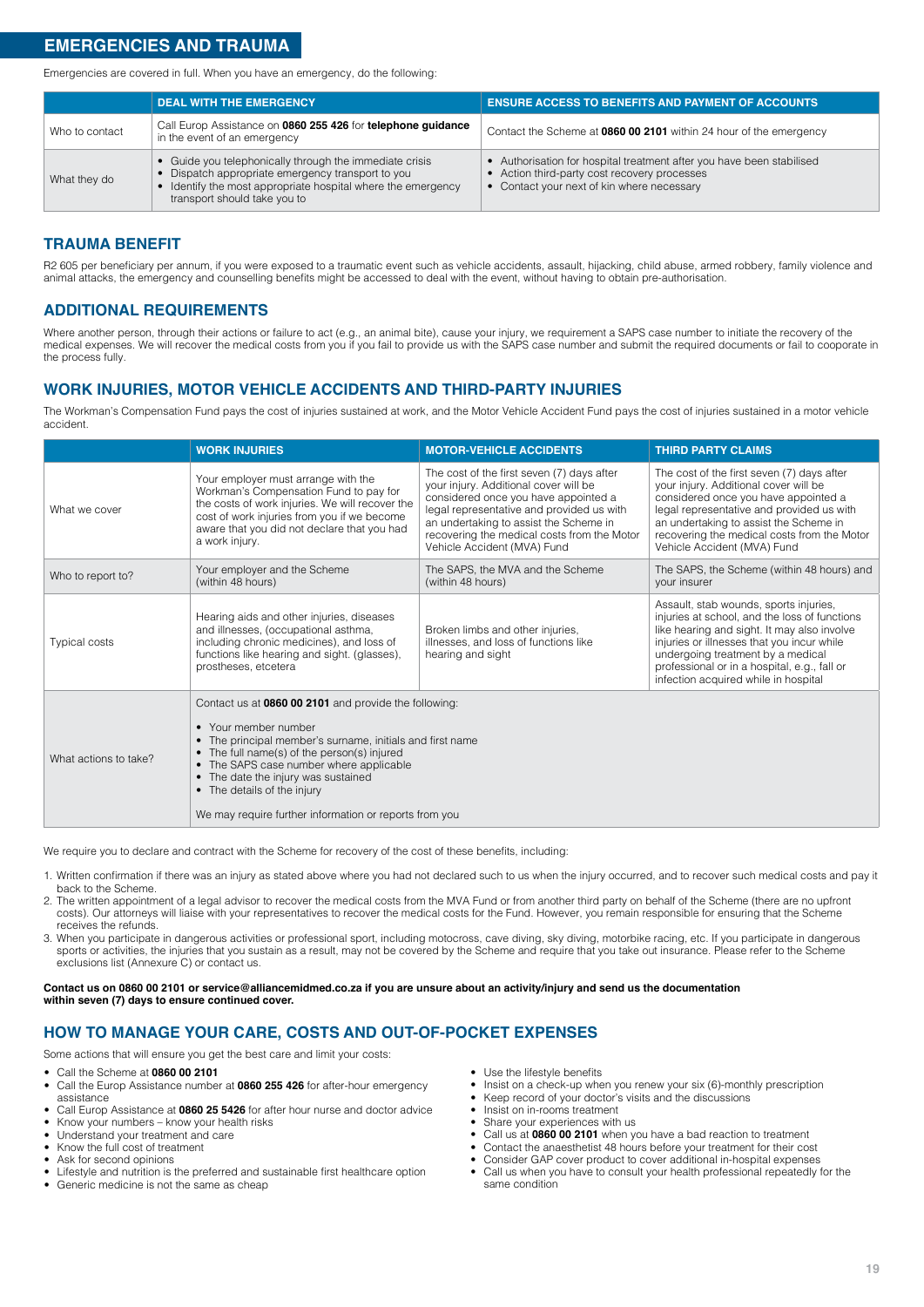#### <span id="page-19-0"></span>**MANAGING FRAUD, WASTE AND ABUSE (FAW)**

Alliance-MidMed implemented measures to detect and manage Fraud, Abuse and Wastage (FAW) of benefits.

We need your assistance. Please call or email BeHeard, to report FAW because they proved to have excellent reporting and follow-up as well as and to protect persons who report incidents.

**If you are aware of a practitioner or member abusing the benefits, please report, anonymously if you choose, to our Fraud Hotline - WhatsApp: 063 033 1313 or [speakout@beheard.co.za. T](mailto:speakout%40beheard.co.za?subject=)he FAW reporting service is confidential and free.**

Remember: the greater the loss incurred through fraud, the higher your contributions become to help cover this loss.

# **ADMINISTRATION AND SELF-HELP**

#### **PAYMENT OF ACCOUNTS AND CLAIM SUBMISSIONS**

#### **SUBMISSION OF CLAIMS**

You can submit claims in multiple ways.

| <b>HAND DELIVER</b>                                                                                    | <b>EMAIL</b>                 | <b>POST</b>                                             | <b>ALLIANCE-MIDMED MOBILE APP</b>                                                                     | <b>AT THE EMPLOYER</b>                                                                                                                   |
|--------------------------------------------------------------------------------------------------------|------------------------------|---------------------------------------------------------|-------------------------------------------------------------------------------------------------------|------------------------------------------------------------------------------------------------------------------------------------------|
| Unit 8, Four Stones Office<br>Park, 21 Dolerite Crescent,<br>Aerorand, Middelburg,<br>Mpumalanga, 1055 | service@alliancemidmed.co.za | PO Box 90346.<br>Garsfontein, Pretoria,<br>0042Download | Download the App from the I-store or<br>the Google App Store and scan claims<br>directly into the App | Ask your employer to<br>contact us to collect your<br>documents or drop it off at<br>our office at the Columbus<br>Stainless Time Office |

#### **CLAIMING AND PAYMENT PROCEDURES**

In most instances, your Health Professional will submit claims to us directly. More than 90% of health professionals submit claims online through electronic data interchange (EDI) batch claims and real-time/online claims. Most EDI claims are processed and ready for payment within three (3) days and payments are made twice (2) a month.

If your Health Professional charges at the Alliance-MidMed Rate, and you have not paid them, we will settle the account directly with them. There are exceptions, like optical payments. If your Health Professional does not charge Alliance-MidMed Rates, please ask them to contact us at 0860 00 2101 to discuss payment options.

Please ensure that you know what your healthcare professional will charge before receiving the care/treatment. Settle co-payments directly and continue to check your statements and respond to suspicious transactions, claims values, repeat visits, and the like.

It remains your responsibility to ensure that claims are submitted correctly and that the claims which appear on your statements are legitimate. For a claim to qualify for payment, we require at least:

- Membership number
- Surname and initials of the principal member
- Name and date of birth of the dependant who received the treatment (the information must be the same as on your membership card)
- Date of treatment
- Doctors' valid practice number
- Tariff code and ICD 10 code
- Cost of service (including all costs, split-billing is not allowed)

For medicine claims we require the following additional information (most pharmacies submit claims electronically, and therefore you will seldom need to refer to this):

- Name of medication
- Quantity/Dosage
- Nappi code
- The referring practice number

Dental treatment often requires additional work by a dental technician. The technician charges the dentist, who then adds the claim amount to your claim. We experience challenges when the technician claim is not attached, or when it is incomplete, e.g., your name and details are missing. For hand-delivered copies, please ensure that you keep copies of your claims in the event of the original being lost.

If you have already paid an account, please submit the account and proof of payment with the claim, which we require to refund you. Do this on the Alliance-MidMed App.

Submit a clear photo of the account and the receipt. Ensure all details as listed above are visible.

Given increasing fraud, we do not make payments by cheque, and we only change bank account details after a rigorous check. Please ensure that we have your proper bank account details on record.

#### **WHEN TO EXPECT PAYMENT**

The law requires that we pay claims within 30 days; however, we pay claims twice (2) a month. Exceptions apply from time to time; e.g., if we obtain better prices.

We always attempt to prioritise refunds to members who have settled claims in cash. If you have paid cash, or you are charged above the Alliance-MidMed Rate, we will refund you directly.

#### **HOW WILL I KNOW WHAT WAS PAID?**

- We send a statement to you at the end of each month
- Register on the Alliance-MidMed website and view your statement electronically<br>• Download and register on the Alliance-MidMed Mobile App and track your claim
- Download and register on the Alliance-MidMed Mobile App and track your claims in real-time

If your claim is not paid within 30 days:

#### • Call us on **0860 00 2101**

• Email us at [service@alliancemidmed.co.za](mailto:service%40alliancemidmed.co.za?subject=)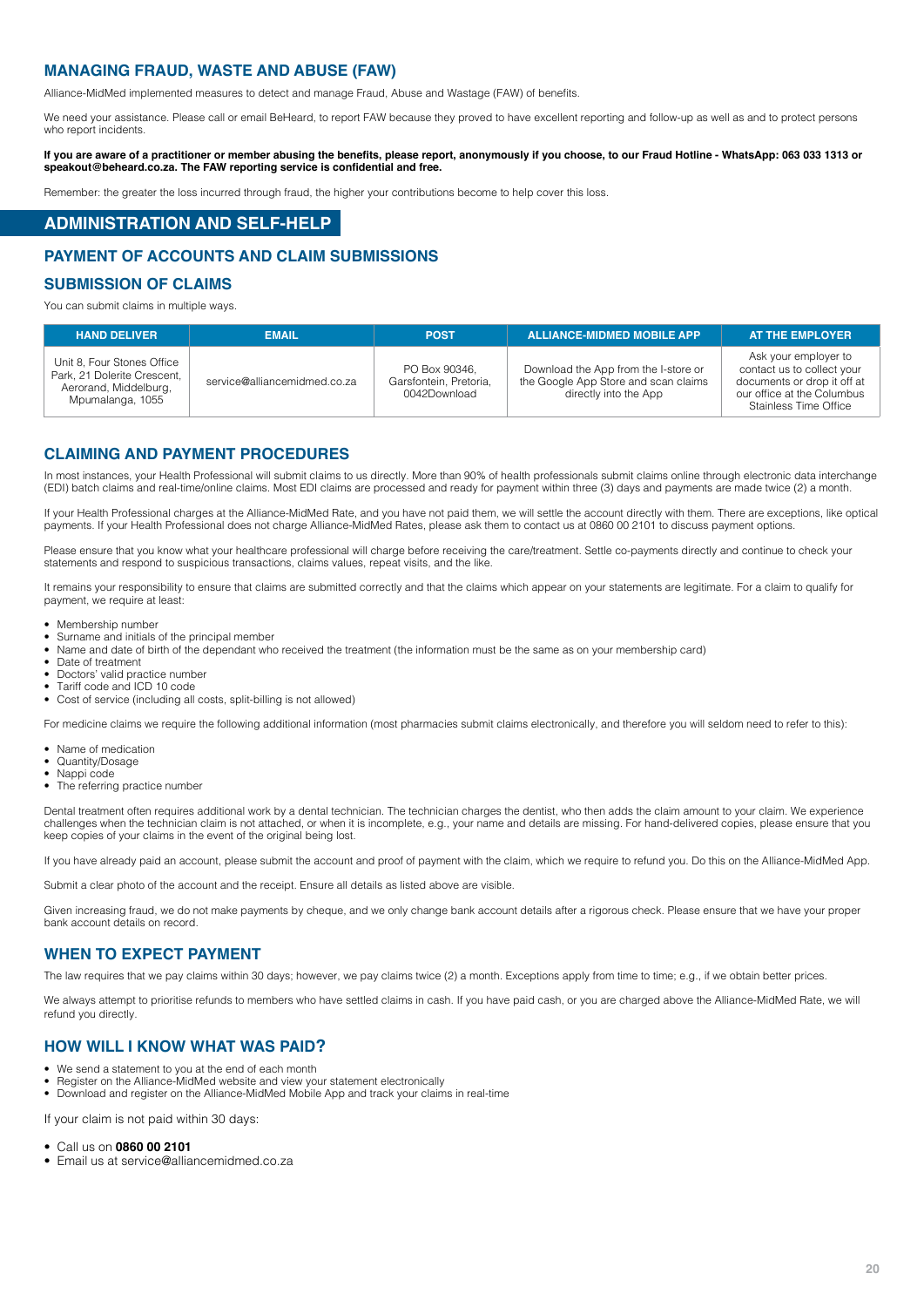## **HOW WE PAY HEALTH PROFESSIONALS**

| GP's                       | We pay GP's the actual cost of the consultation, up to a maximum amount which is adjusted from time to time.                                                                                                                                                                                                                          |  |
|----------------------------|---------------------------------------------------------------------------------------------------------------------------------------------------------------------------------------------------------------------------------------------------------------------------------------------------------------------------------------|--|
|                            | We pay specialists according to a maximum rate that we set in terms of affordability to the Scheme. Contact us on 0860 00<br><b>2101</b> for the rate that applies to your specific specialist.                                                                                                                                       |  |
| Specialist                 | Certain specialists do not charge upfront co-payments or charge our members a lower co-payment. Please contact us for<br>more information.                                                                                                                                                                                            |  |
|                            | Please ensure that you are aware of the rates that certain specialists charge <b>BEFORE UNDERGOING TREATMENT</b> ,<br>including anesthetists.                                                                                                                                                                                         |  |
|                            | The Scheme pays the first consultation to a specialist in a year at 250% of the Alliance-MidMed Rate to assist members with<br>access.                                                                                                                                                                                                |  |
| <b>Facility fees</b>       | We will request you, from time to time, to use specific facilities where the quality and costs are aligned to Scheme funding<br>standards. Should you then elect to use another facility or service, a co-payment will apply.                                                                                                         |  |
| Preferred providers        | We negotiate the quality of care and costs with our Preferred Providers and will advise where there may be additional costs.<br>Additional costs usually relate to non-essential or elective services.                                                                                                                                |  |
| Other health professionals | We pay according to the Alliance-MidMed Rate that is available at 0860 00 2101 (we do not publish the list), or we negotiate<br>a rate for the specific care where we do not use the services often or thirdly, we enter into a payment arrangement with the<br>entity where our members are using the services/facilities regularly. |  |

## **COMPLIMENTS AND COMPLAINTS**

We strive to give you excellent and memorable service. We record all communications to protect you and to ensure that we keep to this promise. You are further protected, through our use of excellent systems, procedures and processes to manage claims and payments and to respond efficiently to queries and complaints. If you had a great experience with us, please tell your friends and colleagues and let us know.

If we messed up, please send us a note at the email address below. Management monitors the email address and will respond to you in three (3) working days:

| <b>TEL</b>   | -----<br>EMAIL.                   |
|--------------|-----------------------------------|
| 0860 00 2101 | service@alliancemidmed.co.za<br>. |

# **DISPUTES PROCEDURE**

Follow these steps to ensure effective resolution of your disputes:

|    | Register your query                                   | Call us on 0860 00 2101 or email us at service@alliancemidmed.co.za.<br>Provide your member number and details of the query or dispute.                                                                                                                                                                                                                                                                                                                                                                                                                  |
|----|-------------------------------------------------------|----------------------------------------------------------------------------------------------------------------------------------------------------------------------------------------------------------------------------------------------------------------------------------------------------------------------------------------------------------------------------------------------------------------------------------------------------------------------------------------------------------------------------------------------------------|
| 2. | Formalise a dispute                                   | If your query is not resolved, please request that the manager attends to it.<br>The manager must respond to you within three (3) working days.                                                                                                                                                                                                                                                                                                                                                                                                          |
| 3. | Contact the Principal Officer                         | If your query remains unresolved, you may lodge a formal dispute; this time in writing (use the<br>Schemes Dispute Form), available at www.alliancemidmed.co.za, and addressed to the Principal<br>Officer, who must respond to you within 30 days.                                                                                                                                                                                                                                                                                                      |
| 4. | Refer the complaint to the Disputes Committee         | In the unlikely event that your query remains unresolved, request that it be referred to the Disputes<br>Committee.<br>Request a copy of the Disputes procedure (also available on the Scheme website) and submit your<br>query to the Scheme's independent Disputes Committee.<br>The Disputes Committee consists of three (3) members, one (1) of which must be lawyer, will review<br>your complaint and decide the best way to resolve the matter, including reviewing the evidence,<br>calling you for clarification or following a formal inquiry. |
| 5. | Submit the dispute to the Council for Medical Schemes | Finally, send your complaint to the Council for Medical Schemes (CMS) via email -<br>complaints@medicalschemes.com or fax on 012 431 0608. Or call the CMS at 0861 123 267<br>or visit medicalschemes.com for more information.<br>The CMS will refer the dispute to the Scheme for comment, and we must respond in writing to CMS<br>within 30 days.                                                                                                                                                                                                    |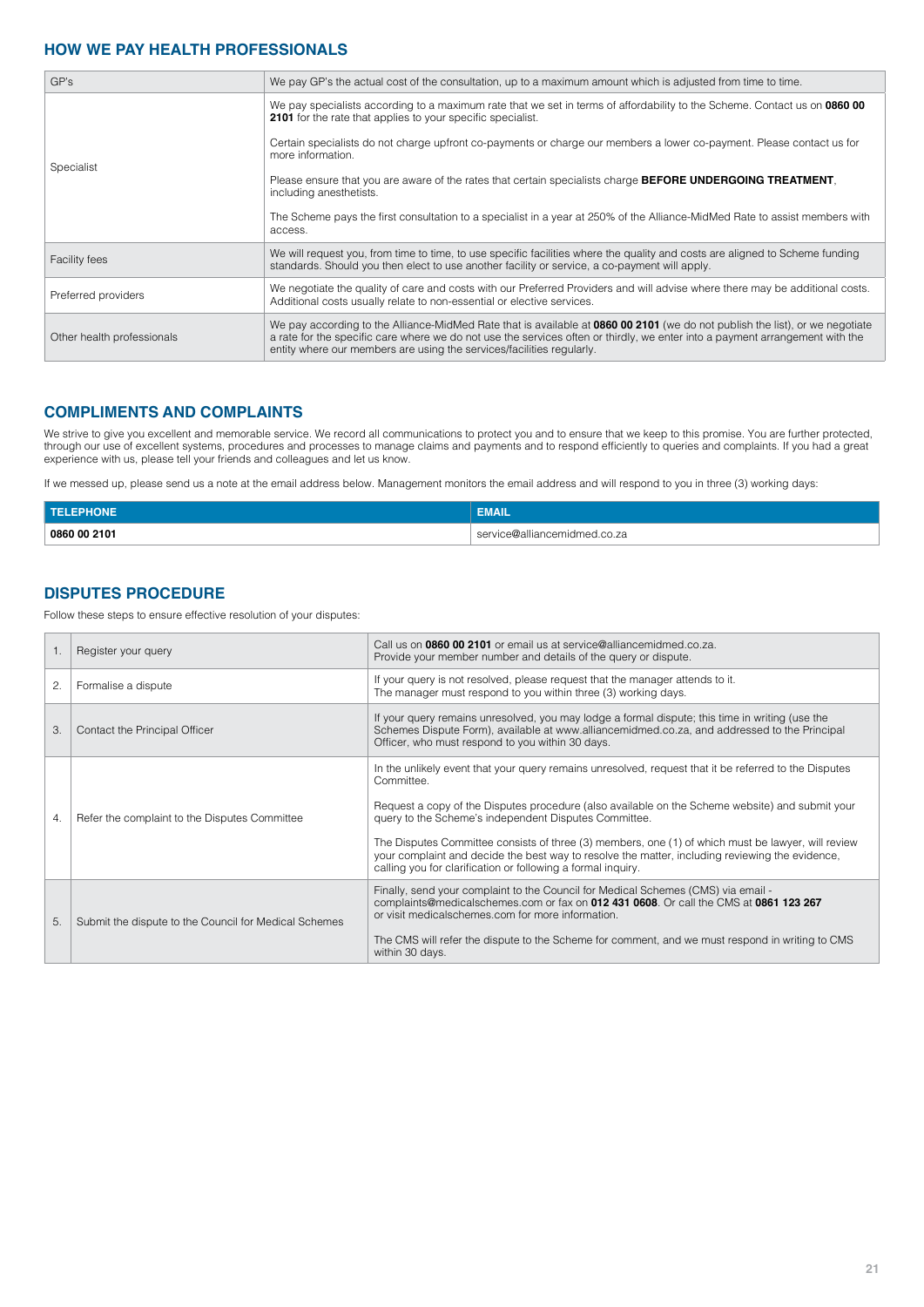# <span id="page-21-0"></span>**TERMINOLOGY**

Our team have used simple terms and explanations as far as possible in this document. Please find an extensive list of terms and abbreviations on the website – [www.alliancemidmed.co.za o](http://www.alliancemidmed.co.za)r contact us at **0860 00 2101** o[r service@alliancemidmed.co.za.](mailto:service%40alliancemidmed.co.za?subject=) 

# **EXCLUSIONS**

Annexure C of the Rules of the Scheme contains a list of exclusions. The exclusions will not apply to Prescribed Minimum Benefits or where diagnosis, treatment, and care (specifical medicines) have been approved in terms of a Scheme Health Management Programme. Limitations may apply in such instances, as is referenced in the Specialised Procedures/Treatment section in this document.

Specific exclusions supersede general exclusions, and, amongst others, the following benefits are excluded:

| Unregistered healthcare professionals                                                                                                            | $\bullet$ | Recuperation holidays (including headache and stress relief clinics)                                                                                |
|--------------------------------------------------------------------------------------------------------------------------------------------------|-----------|-----------------------------------------------------------------------------------------------------------------------------------------------------|
| Obesity                                                                                                                                          | $\bullet$ | Unproven treatment efficacy/safety                                                                                                                  |
| Gum guards and gold dental work                                                                                                                  | $\bullet$ | Scuba diving to depths below 40 meters/cave diving                                                                                                  |
| Professional and speed contests/trials (main income derived from the<br>contests) (main income derived from the contests)                        |           | Attempted suicide exceeding PMB limits                                                                                                              |
| PMB infertility treatment (State facilities)                                                                                                     | $\bullet$ | Costs exceeding annual Scheme Rule limits                                                                                                           |
| Alcohol and other drug abuse, except for PMB                                                                                                     | $\bullet$ | Vasectomy/tubal ligation reversals                                                                                                                  |
| Non-disclosure                                                                                                                                   | $\bullet$ | Circumcision, unless clinically indicated, or done in the GP rooms, and<br>contraceptive measures/devices not approved                              |
| Appointments which a beneficiary fails to keep                                                                                                   | $\bullet$ | Injuries/conditions resulting from willful participation in a riot, civil commotion,<br>war, invasion, terrorist activity or rebellion              |
| Unnecessary/inappropriate expenses                                                                                                               | $\bullet$ | Travelling (excluding emergency transport)                                                                                                          |
| Institutions like nursing homes not registered in terms of the law<br>(except State facilities)                                                  | $\bullet$ | Cosmetic treatment not directly caused by or related to illness, accident or<br>disease                                                             |
| Medication not registered by the Medicine Control Council                                                                                        | ٠         | Breast reduction and breast augmentation, gynaecomastia, otoplasty and<br>blepharoplasty                                                            |
| Frail care                                                                                                                                       | $\bullet$ | Shampoos and conditioners                                                                                                                           |
| Autopsies                                                                                                                                        | $\bullet$ | Unauthorised telephone consultations                                                                                                                |
| The laboratory cost associated with mouth guard (the clinical fee will be<br>covered at Scheme dental tariff where managed care protocols apply) | $\bullet$ | The closure of an oral opening (currently code 8909 the claimed during the<br>same visit with impacted teeth (currently codes 8943, 8943 and 8945)) |

# **ABBREVIATIONS**

| <b>PMSA</b>                 | Personal Medical Savings Account (savings from where you can pay for services not covered by the Scheme)                                 |
|-----------------------------|------------------------------------------------------------------------------------------------------------------------------------------|
| <b>MMP</b>                  | Major Medical Pool                                                                                                                       |
| <b>Alliance-Midmed Rate</b> | The refund rate per discipline based on the actual industry rates and Scheme affordability                                               |
| <b>PMB</b>                  | Prescribed Minimum Benefit (the minimum benefit the Scheme must pay for under the Act)                                                   |
| <b>MRP</b>                  | Mediscor Reference Price (where the Scheme establishes reasonable prices and quality services)                                           |
| <b>PSP</b>                  | <b>Preferred Service Provider</b>                                                                                                        |
| тто                         | To Take Out medicine after hospitalisation (the medicines, for up to 7 days, that a patient can take home when discharged from hospital) |
| M                           | Member with no dependant                                                                                                                 |
| $M+$                        | Member plus dependant/s ( $M1$ = member plus 1 dependant, $M2$ = member plus 2 dependant, etc.)                                          |
| <b>Managed Health Care</b>  | A healthcare delivery programme/service designed to provide accessible, effective and quality healthcare                                 |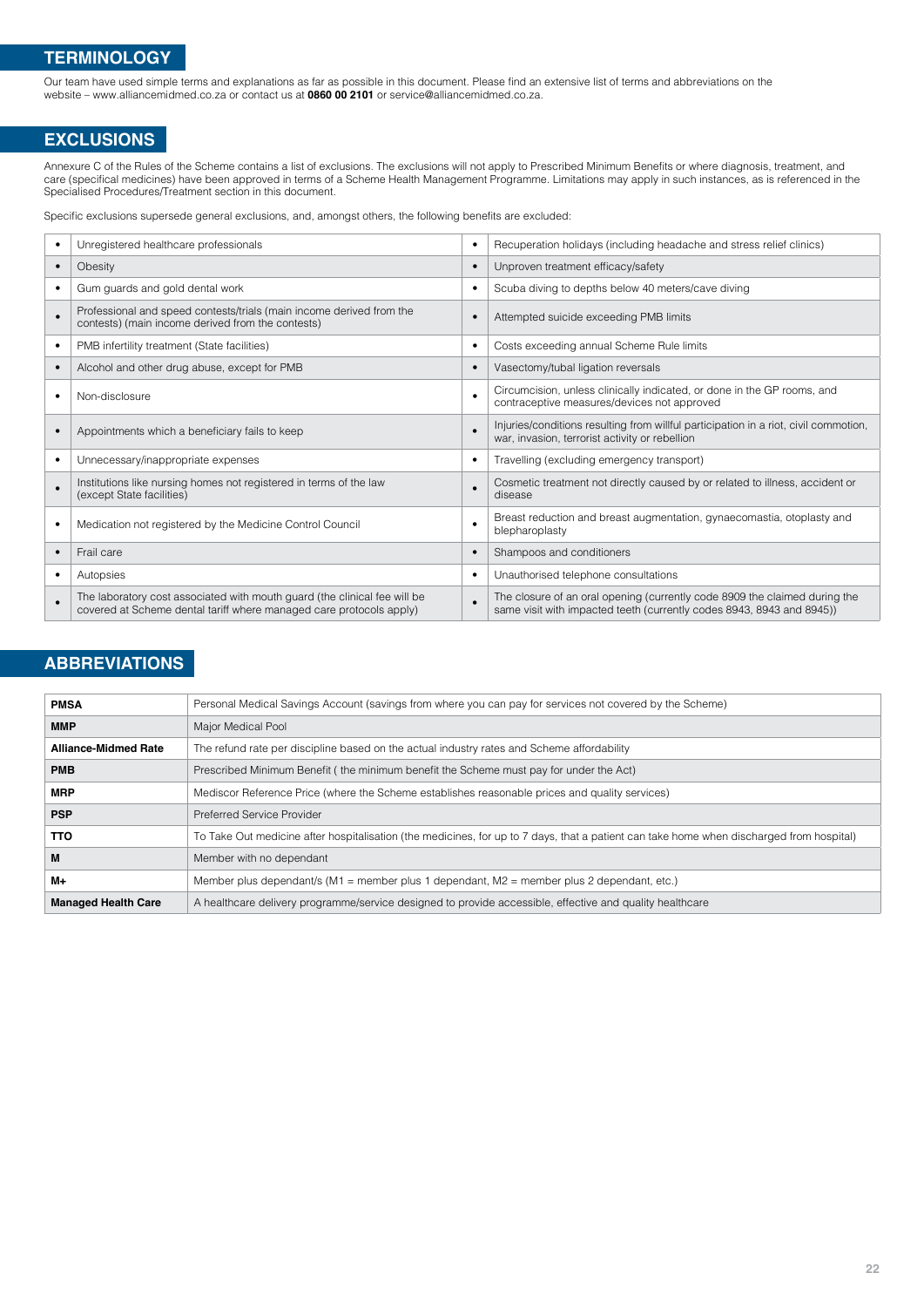# <span id="page-22-0"></span>**GET OUR FREE MEMBER APP NOW!** Main Menu

This free app, specifically developed for Alliance-MidMed members, brings you convenient and easy access to emergency and key contact details, information regarding your option, statements, benefits, savings balances and other great features.



Interactive

To install simply:

- Go to Google Play or the AppStore on your smart phone or tablet.
- Search for Alliance-MidMed and install.
- You can login using your existing web username and password or register for new login details.

# **CONVENIENT & EASY ACCESS** ANYTIME...ANYWHERE

# **AVAILABLE ON**